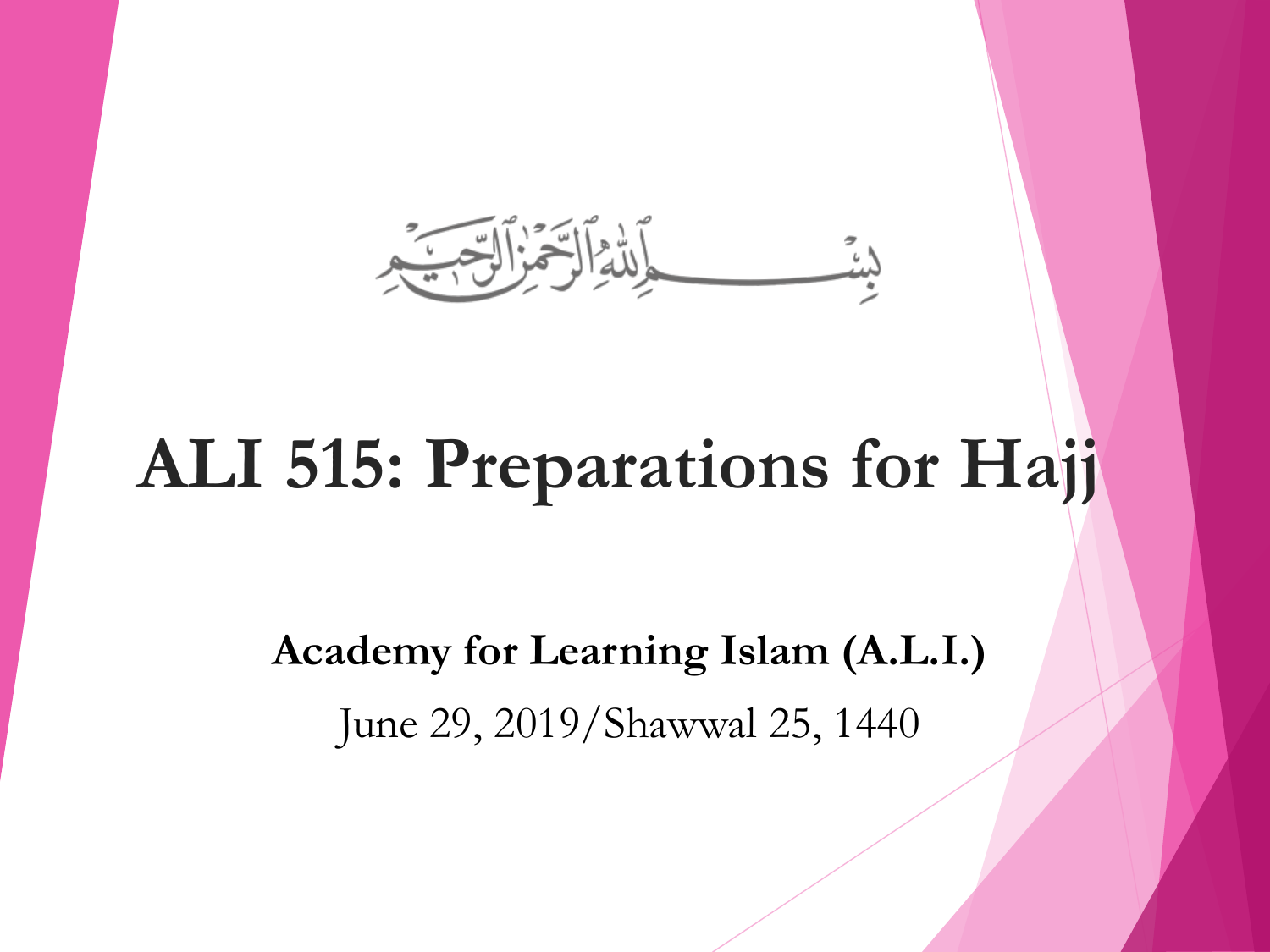#### **What is Hajj? Bigger pilgrimage** وَلِّهُ عَلَى النَّاسِ حِجٌّ الْبَيْتِ مَنِ اسْتَطَاعَ إِلَيْهِ سَبِيلاً ۖ  $\frac{1}{2}$ **ابر**<br>بو **ه**<br>يه  $\ddot{\cdot}$  $\int$  $\ddot{\phantom{0}}$  $\overline{a}$  $\int$ ا<br>ا <u>ا/</u> ه َلِل  $\overline{\overline{u}}$  $\ddot{\phantom{0}}$  $\overline{\phantom{0}}$  $\overline{4}$ **A** ه<br>يا <u>ل</u>'  $\int$  $\int\limits_{\mathcal{L}}$ إ  $\bigg\{$  $\overline{\phantom{a}}$ بر بود<br>م ا<br>ا ّ  $\lambda$

Hajj is one of the essential pillars of Islamic devotion. It requires traveling to Makkah in Hijaz and perform various religious rites. Every Muslim who is financially and physically able to make a journey for Hajj must perform this once in his/her life time.

Q 3:97 *And pilgrimage to the House is a duty unto Allah for people, for everyone who can (i.e. has the ability) undertake the journey to it*. By House, here the Quran is referring to the Ka'bah, which is a cubical structure in Makkah.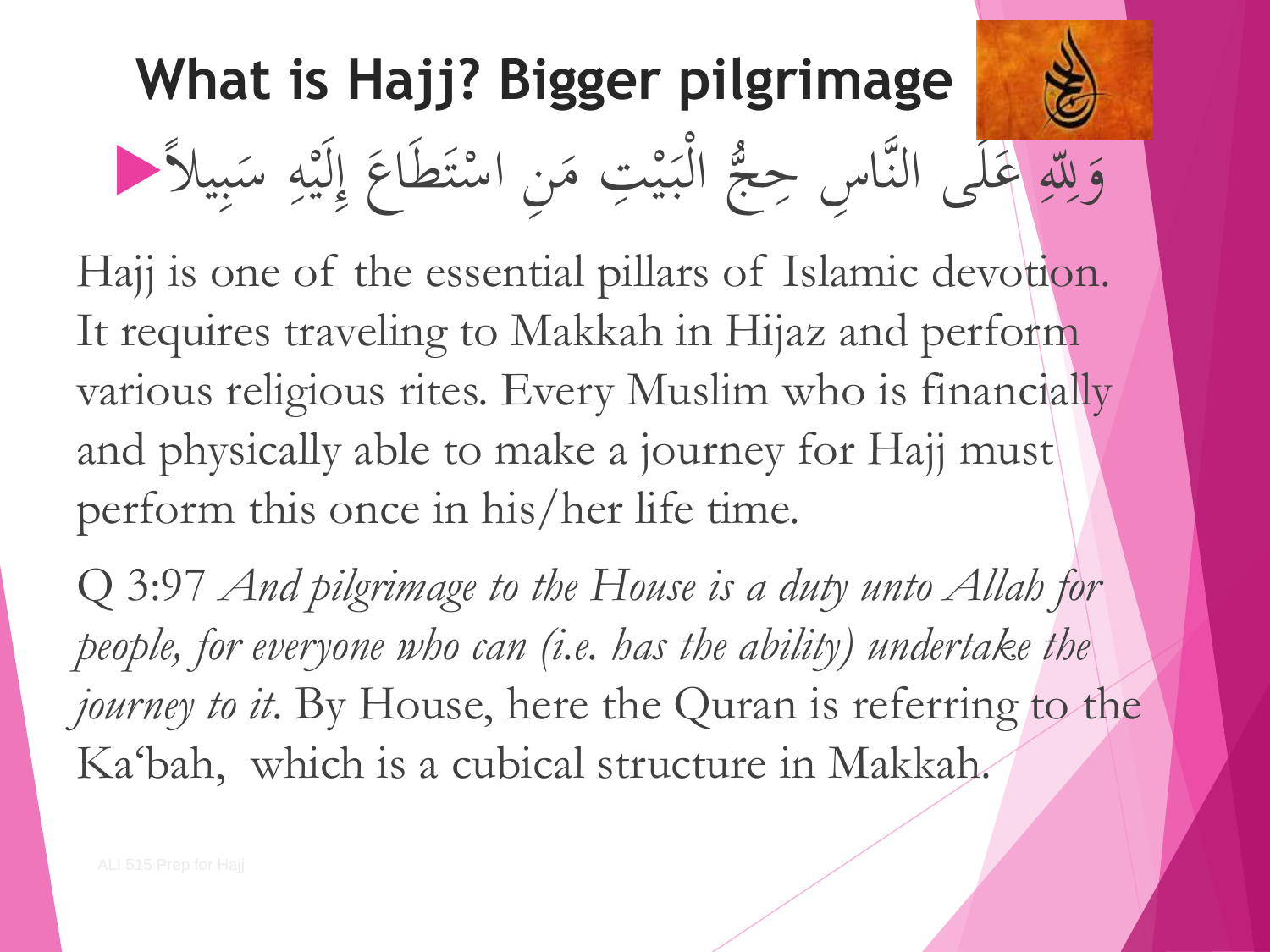### **InshāAllah we plan to cover**

- Why prepare for Hajj, when go in Hajj groups?
- **Preparations before departure**
- Essential things during the trip
- Ziyārat of Madinah: significance & recitations
- ▶ Do not abandon Tahajjud salāt on your trip
- Spiritual benefits of Ziyārat and 'Umrah
- Dhikr during 'Umrah
- 'Umrah al-Tamattu' basic Laws
- Outside Ziyārat in Makkah
- Questions and answers session

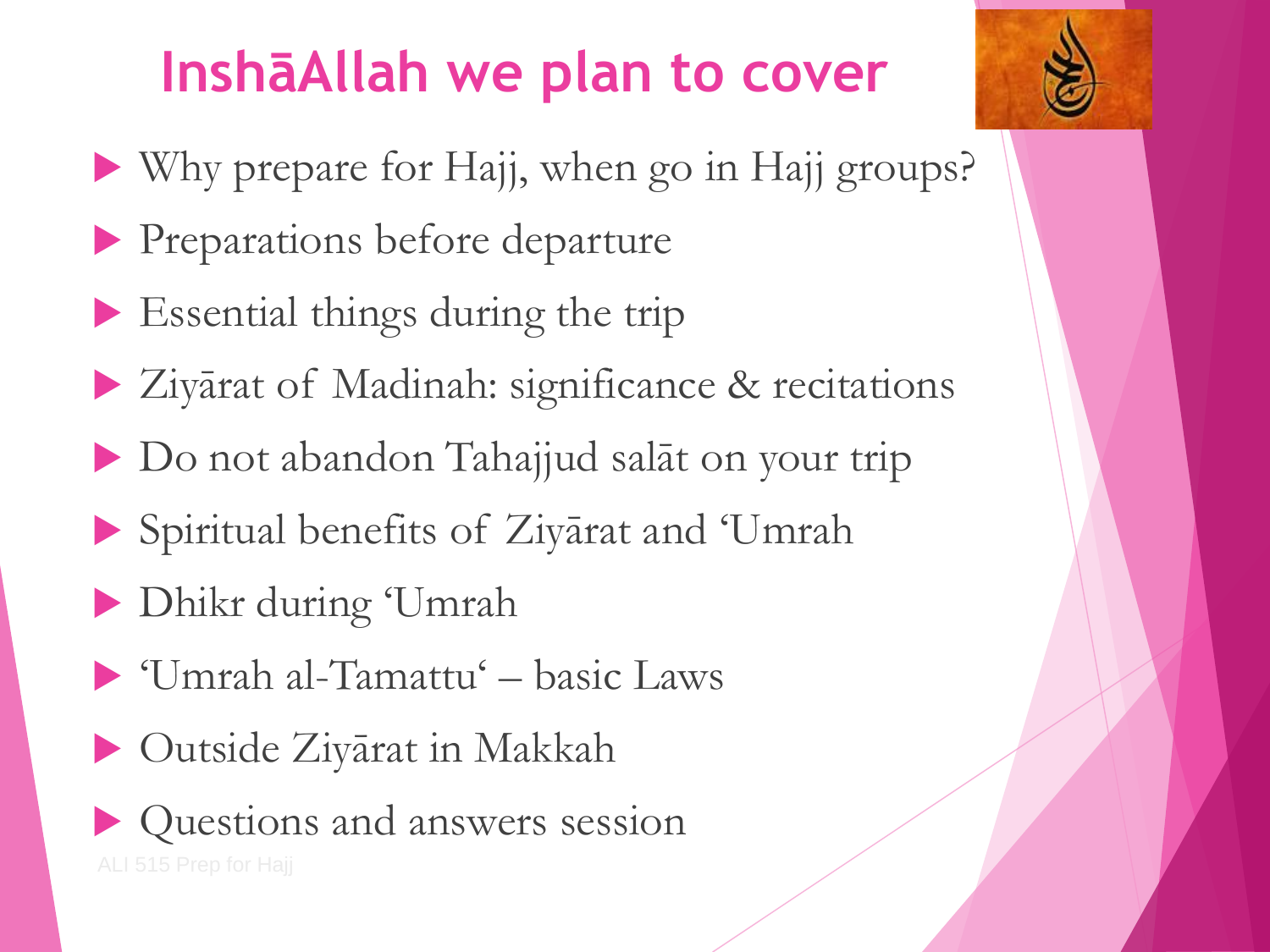#### **Before your departure**

- Mental and spiritual preparedness
- Will and last testament refer to *Writing an*  Islamic Will, 7<sup>th</sup> Ed, Sayyid Muhammad Rizvi. Check two samples of the will at <https://www.academyofislam.com/services/>
- Best opportunity to seek pardon from others
- Fast for three days from Wednesday to Friday
- Read good religious literature & lectures
- Arrange support for the dependents
- $\blacktriangleright$  Men folk to practice wearing ihram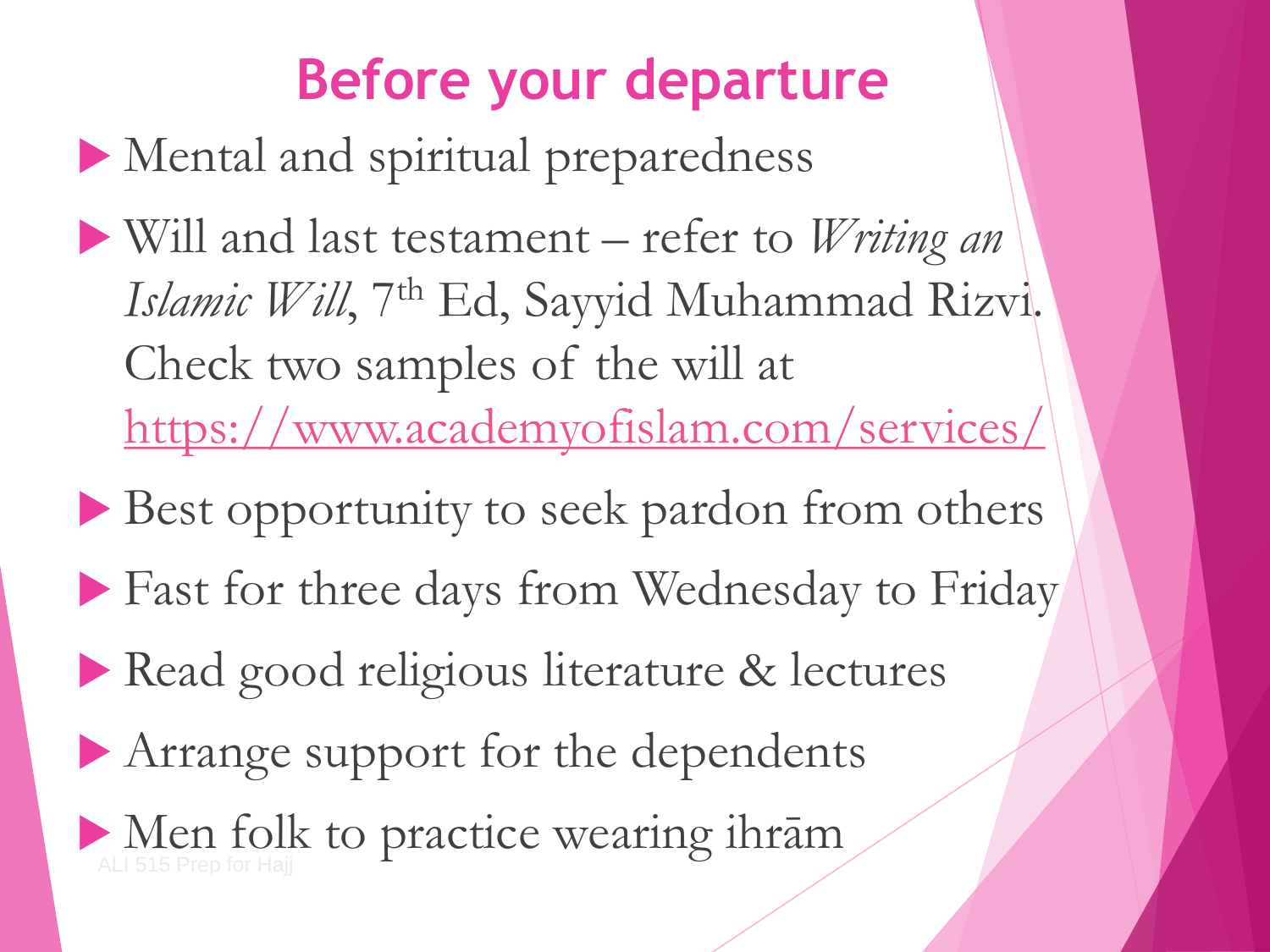#### **During your travel & at Hajj**

- Essential to have 3 Ps (prayer, patience & perseverance) وَاسْتَعِينُوا بِالصَّبْرِ وَالصَّلَاةِ ، وَإِنَّمَا لَكَبِيرَةٌ إِلَّا عَلَى الْخَاشِعِينَ ﴿ إ َ  $\ddot{\tilde{c}}$ َ ْ .<br>م  $\frac{1}{2}$ ن نذيلا ْ و<br>ا  $\ddot{\phantom{0}}$ .<br>و  $\sum$  $\int$ **ک** إ  $\frac{1}{2}$ بد
- *Q 2:45 Seek help thru patience and prayer; and truly it is hard except for the humble ones*
- A lot of dhikr, tasbīh, and istighfār
- Good reading on board; avoid movies on board
- Take a good rest whenever you can
- Have humility *(mutāwadhi');* Imams used to walk to Makkah for days in hot sun to maintain humility. We are in the presence of the Lord in most sacred place. As in إِنِّي أَنَا رَبُّكَ فَاخْلَعْ نَعْلَيْكَء إِنَّكَ بِالْوَادِ الْمُقَدَّسِ طُوًى - 20:12 Q بر<br>ز  $\int_{\Sigma}$ **ال** الم<br>المراجع .<br>. ة<br>. بڑھ<br>بار  $\overline{\phantom{a}}$ و<br>ر  $\ddot{\mathbf{z}}$ **△** م ال اد و </sub><br>أ  $\frac{1}{2}$ َ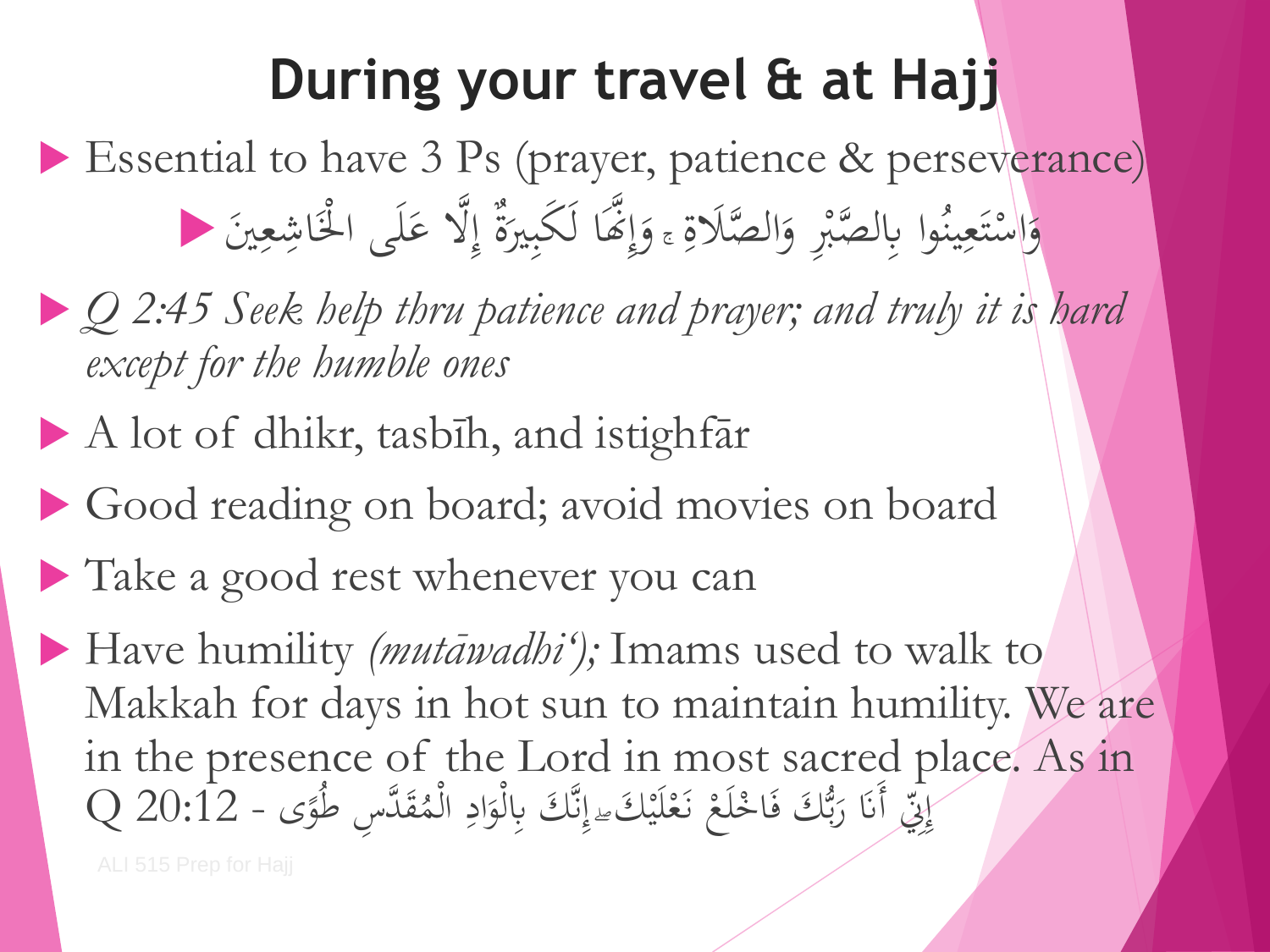#### **Interesting Hadith on attitude with others**

#### **Imam Ja'far ibn Muhammad al-Sādiq** a**:**

Manly virtues are of two types; one in the hometown and another when you are travelling. As for the virtue in the hometown, it is to recite from the Quran, to attend the masajid, to keep in company of good people, and to ponder over religious injunctions. And when travelling, the virtue consists of (i) offering ones provision generously to the fellow travelers, (ii) to be cheerful without indulging in jokes which Allah dislikes, (iii) to avoid, as much as you can, going against the wishes of your companions, and (iv) not to report on them after having parted their company." ALI GAS REP AGENER AND A SHOW A GRANGER And A SHOW A GRANGER (H. 3)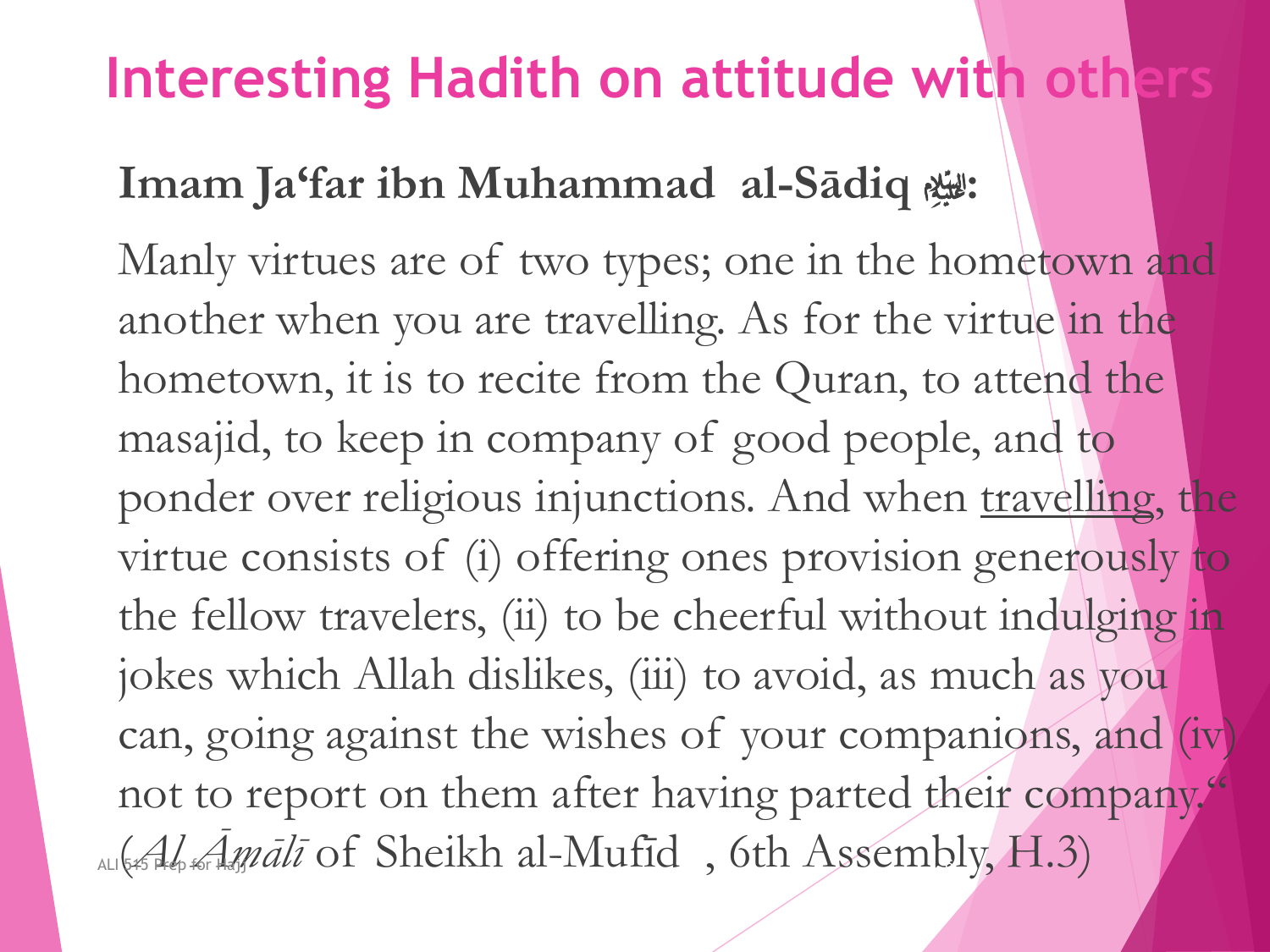## Obligatory prayers when traveling

Often we lack right facilities when traveling, so some pilgrims delay their daily prayers or sometimes even miss them. This is not permissible in Islam.

 $\frac{1}{\sqrt{2}}$ حَجَّةٌ أَفْضَلُ مِنَ الدَّنْيَا وَمَا فِيهَا وَصَلَاةٌ فَرِيضَةٌ أَفْضَلُ مِ  $\rightarrow$ **CONTROL** ا<br>ا َ َ  $\frac{1}{2}$  $\mathbf{A}$ و<br>ِ  $\frac{1}{2}$  $\frac{1}{2}$ ز<br>ن  $\ddot{\phantom{0}}$  $\mathbf{A}$  $\mathbf{A}$ <u>ا</u> ِّصَلَاةٌ فَرِيضَةٌ أَفْضَالُ مِنْ أَلْفِ حَجَّةٍ  $\rightarrow$ <u>ة</u><br>تا  $\rightarrow$ <u>ة</u>  $\overline{\phantom{a}}$  $\ddot{a}$  $\overline{\phantom{0}}$  $\int$ ل ْ

Imam al-Sadiq (a): *Performing one Hajj is better than the world and whatever is in it, and saying obligatory prayers is better than one thousand (mustahab) Hajj*. (*Tahdhīb al-ahkām*, 2:240, H.953; *Wasā'il* H. 4460)

Read this message from Āyatullāh Sayyid Ali Sistani (dz):

https://marefatmagazine.wordpress.com/2016/10/31/mus [t-read-message-of-grand-ayatollah-sistani-for-people-going](https://marefatmagazine.wordpress.com/2016/10/31/must-read-message-of-grand-ayatollah-sistani-for-people-going-to-karbala-for-arabeen/)to-karbala-for-arabeen/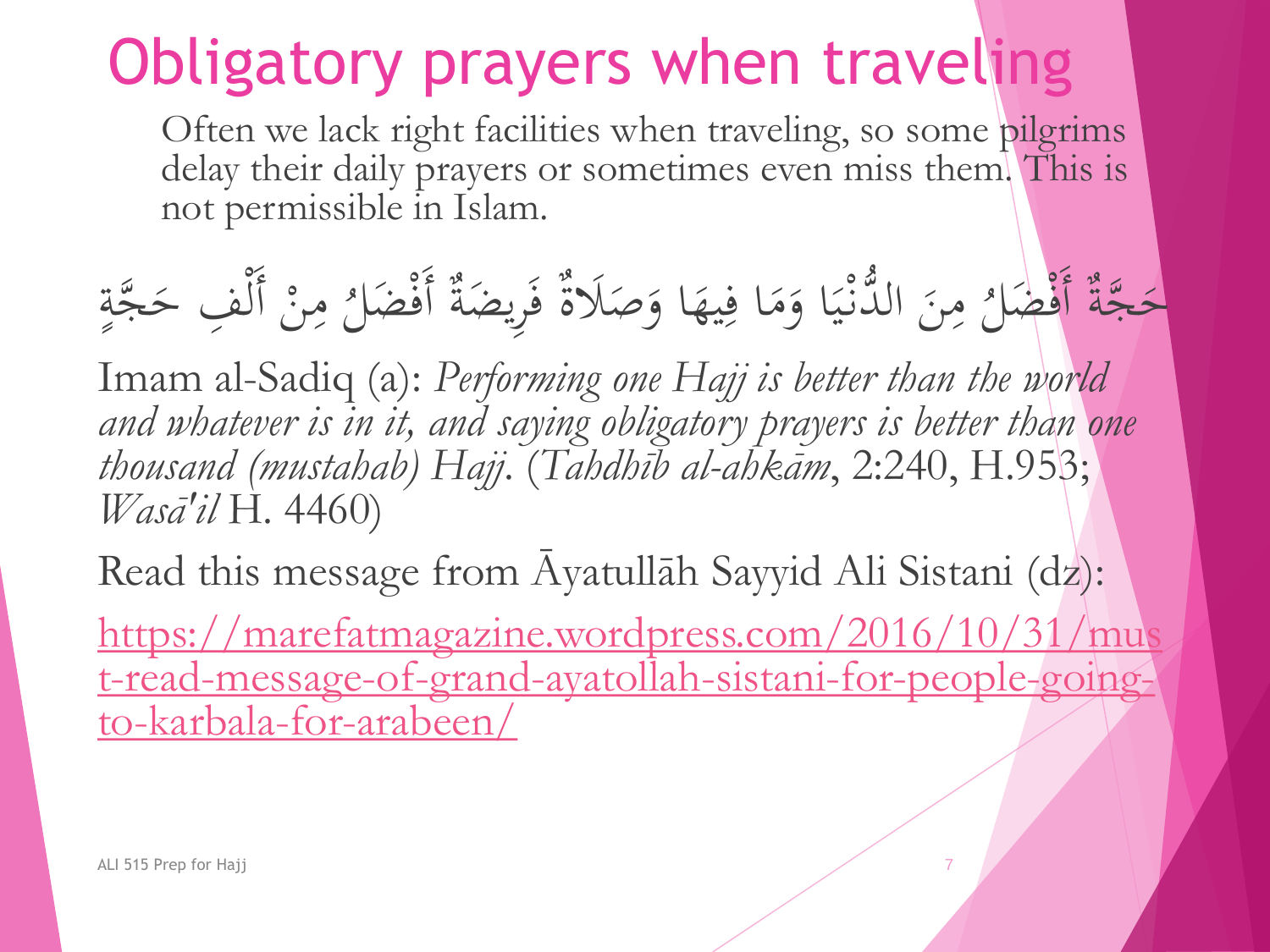## **Prayer when traveling**

**Do we need to say prayers on board, or we can perform qadhā salāt upon arrival?**

If you are scheduled to arrive at your destination early enough to go through security, perform wudhu, determine Qibla and find a suitable place to say your prayers then you are allowed to say your prayers at the destination, provided they do net get qadhā. Otherwise, you need to say your prayers on board.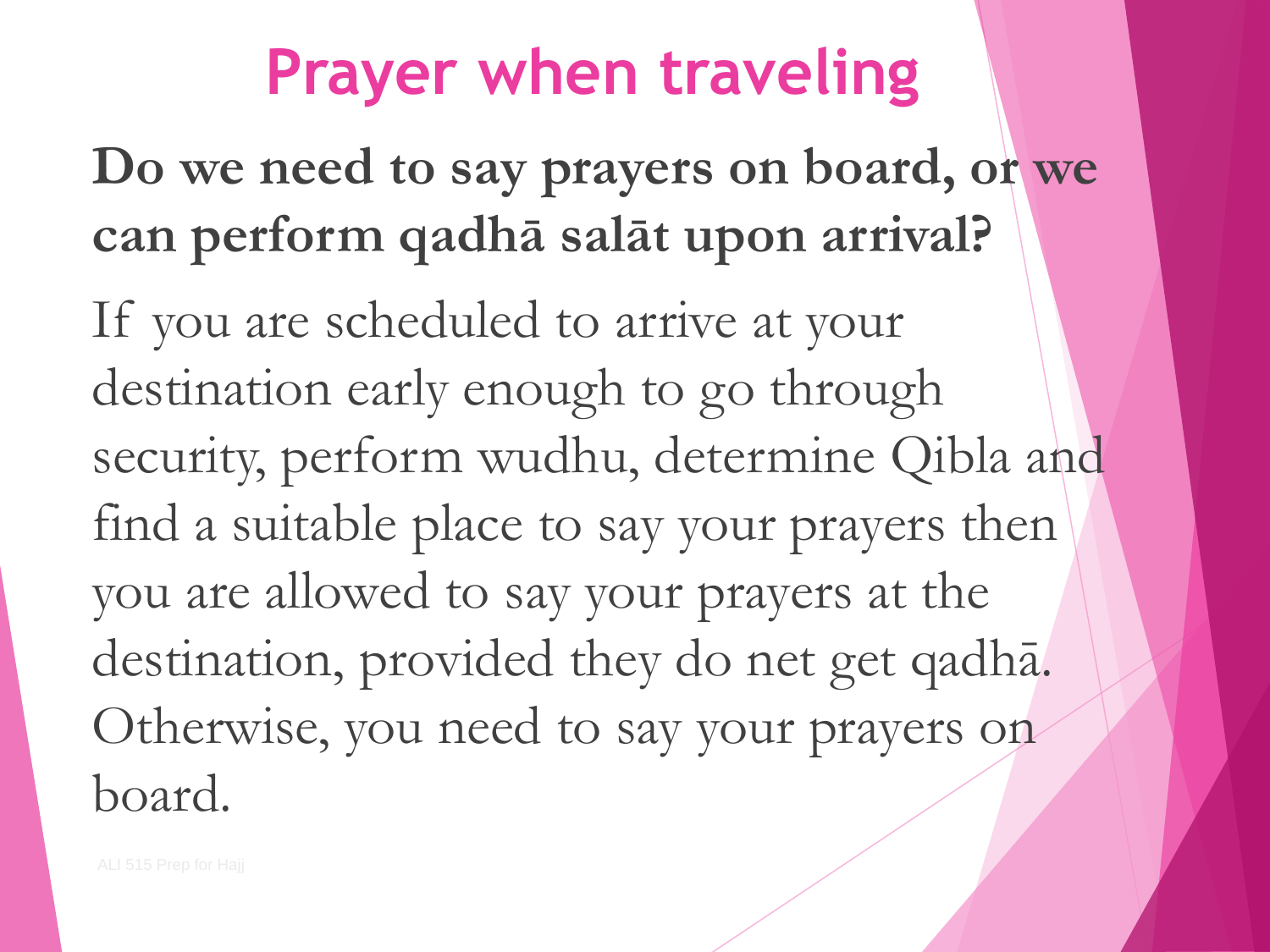1.Say Qasr salāt on board, except if you are a frequent traveler (*kathīrus safar*).

2.When traveling, it is advisable to maintain the *tahārah* (ritual purity) of your body and clothes till at least prayer time. For those who can retain their wudhu for longer time, it is advisable to perform the wudhu with the niyyat of *qurbatan ilallāh* earlier. Or perform wudhu on board in the washrooms. You may do wudhu using spray bottle as demonstrated here: <https://www.youtube.com/watch?v=7q4pWFseBMk>

3.Ensure that the prayer time has begun before you say prayers. Use of app from [www.halaltrip.com](http://www.halaltrip.com/) is helpful in finding prayer times when flying. Alternatively, get info on local sunrise and sunset timings of the nearest city you are passing by.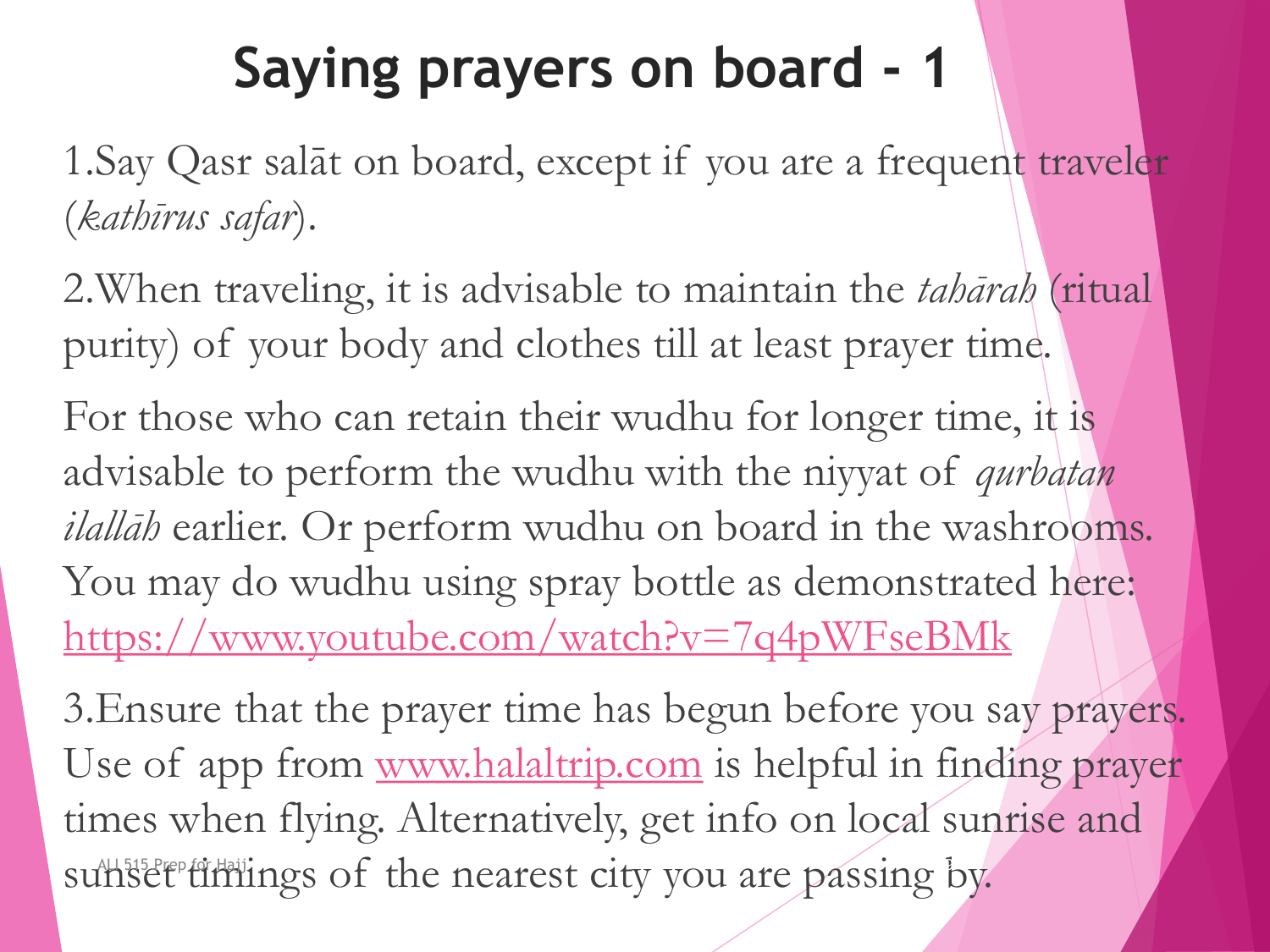4. Face completely towards qibla direction when saying takbīratul ihrām (i.e. the saying of first *Allāhu akbar* after the *niyyat*). Determine Qibla (i) Use of app from [www.halaltrip.com;](http://www.halaltrip.com/) (ii) use TV screens in the Muslim airlines; (iii) ask a crew about the direction to Makkah. Note: (1) Do not be concerned about the change in direction of the airplane when you are saying your prayers; (2) Again determine qibla when you begin the next prayer, such as 'asr after zuhr and 'ishā after maghrib prayer.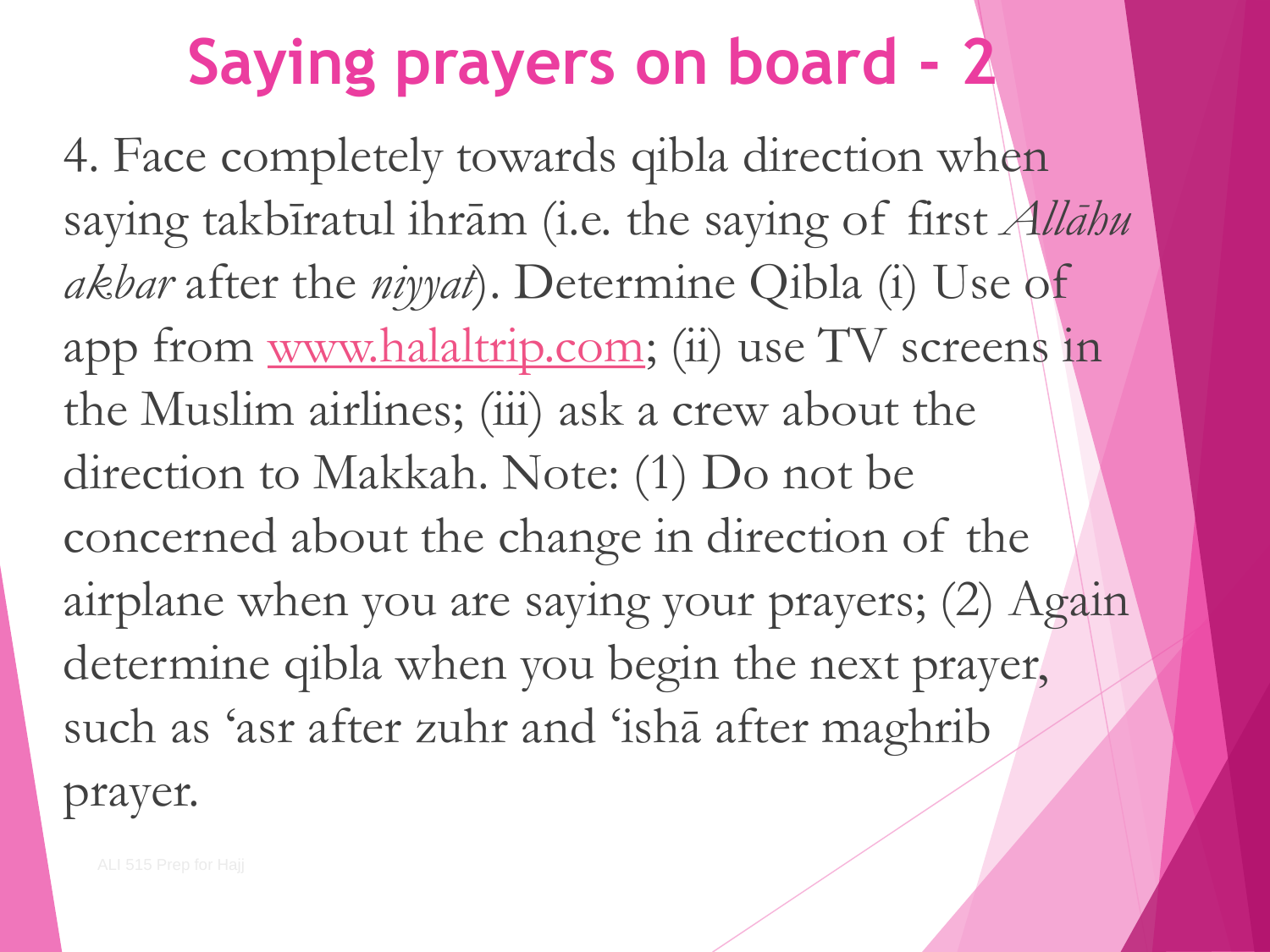If possible observe all qiyām (standing), rukū (bowing), sajda (prostrating) and qu'ūd (sitting) positions required in salāt. Use the exit rows or in designated prayer places.

Otherwise, after rising and facing towards Qibla during takbīratul ihrām, say your prayers on the assigned seats. Use gestures (*'ishāra*) to determine the four position in salat, such as sitting straight in lieu of qiyām, slight tilting for qu'ud, bending for ruku, further bending for sajdah.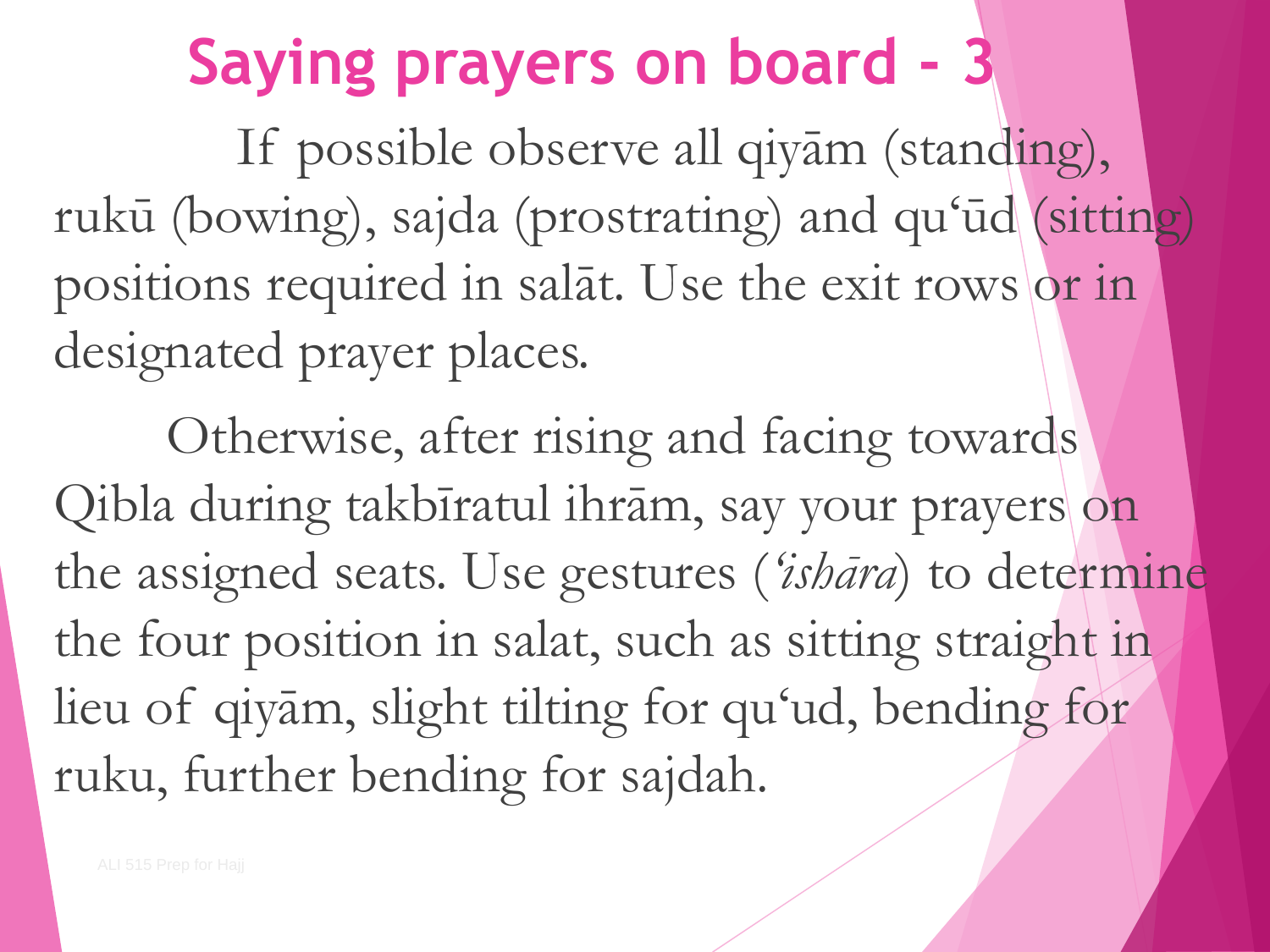Scholars differ on whether one should say the prayers in the aisles, washrooms, and serving corners/sections or confine to saying prayers in the designated seats. Please check with a local scholar.

It is essential that a Muslim does not face unnecessary harassments or profiling by airline crew or security officials. Saying prayer is personal devotion between the Almighty Lord and a humble servant. Additionally, its essential to maintain your dignity and well-being when traveling.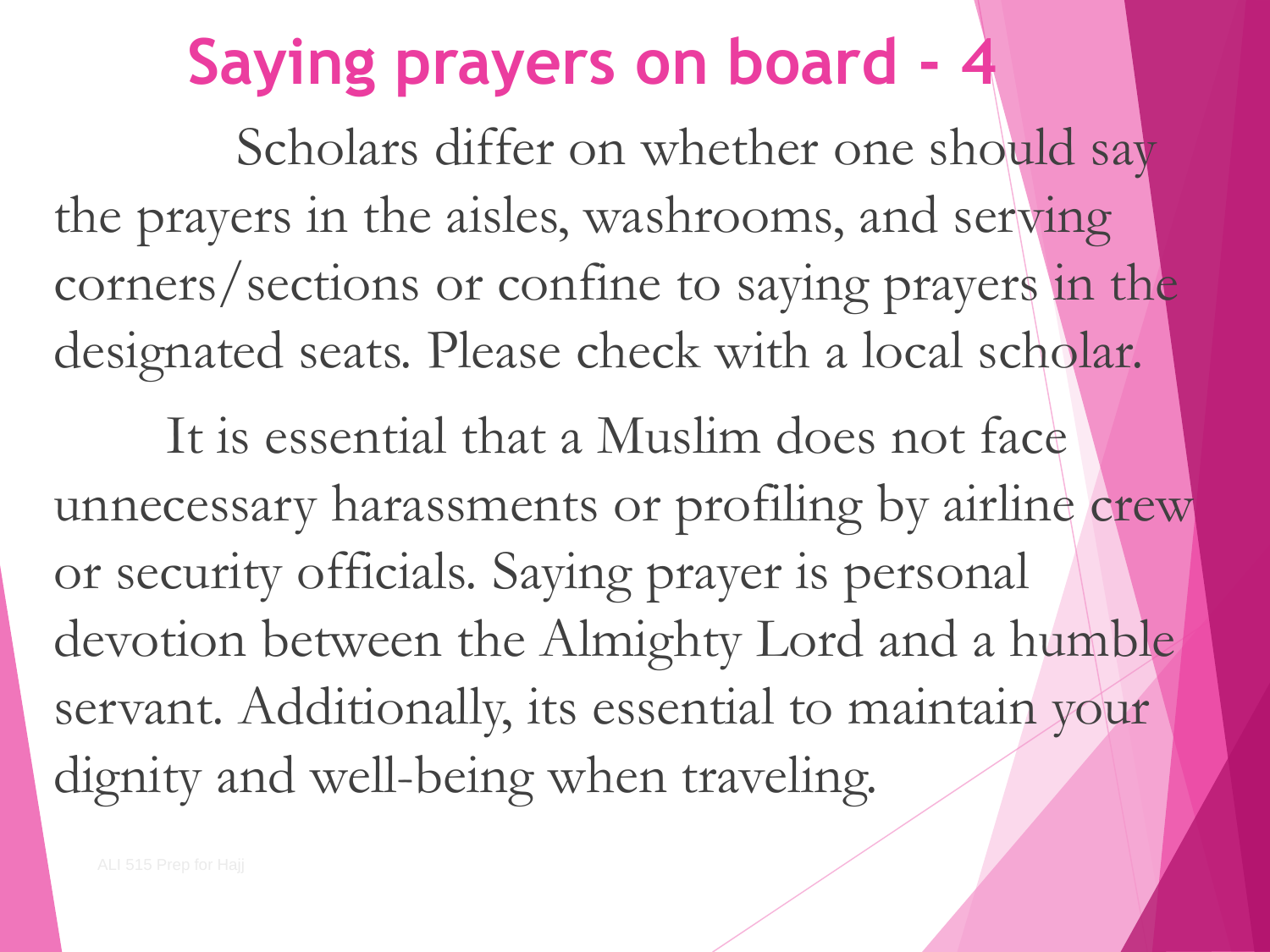# **Do not leave Tahajjud prayers**

Ensure not to abandon the Late-Night Prayers (Tahajjud/Layl/Shab) during the entire trip. Get a booklet on Tahajjud prayers from:

[https://www.al-islam.org/salatul-layl-h-t-kassamali.](https://www.al-islam.org/salatul-layl-h-t-kassamali)

#### **Tahajjud Salāt App for your mobile devices**

 Mu'minīn using iPhone can download from: [https://itunes.apple.com/ca/app/tahajjud](https://itunes.apple.com/ca/app/tahajjud-salat/id479793001?mt=8)salat/id479793001?mt=8

 Mu'minīn with Android device can download from: [https://play.google.com/store/apps/details?id=com.ecn](https://play.google.com/store/apps/details?id=com.ecnetsolutions.tahajjudsalat) etsolutions.tahajjudsalat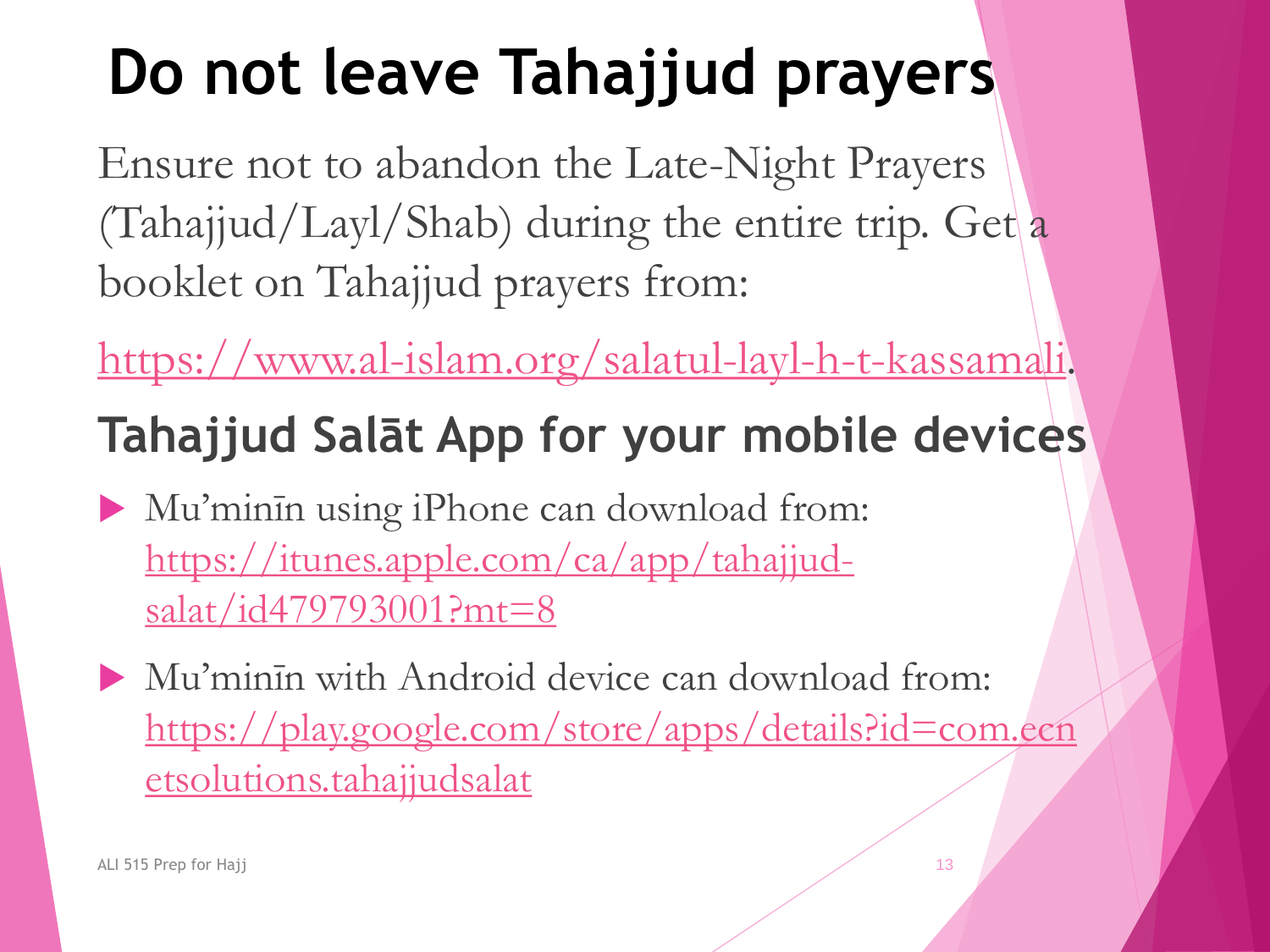# **Spiritual aspects of Ziyārat**

- 1) What should be our niyyat? (see next slide)
- 2) What are we trying to achieve? (see next slide)
- 3) What is the significance of visiting Masjid Nabawi and Masjid al-Haram?
- 5) How can ziyārat trip help me spiritually?
- 6) Reflect on the passage when going to Haram
- *Bismillahi wabillahi wa-fee sabillahi wa-'alaa millati rasoolillahi (s), rabbigh-firlee, warHamnee, watub 'alayya innaka antat tawwabur raHeem.* If possible, say: *rabbigh firlee, waliwaalidayya wal-mu'mineena warHamnaa, wa-tub 'alaynaa innka tawwabur raheem*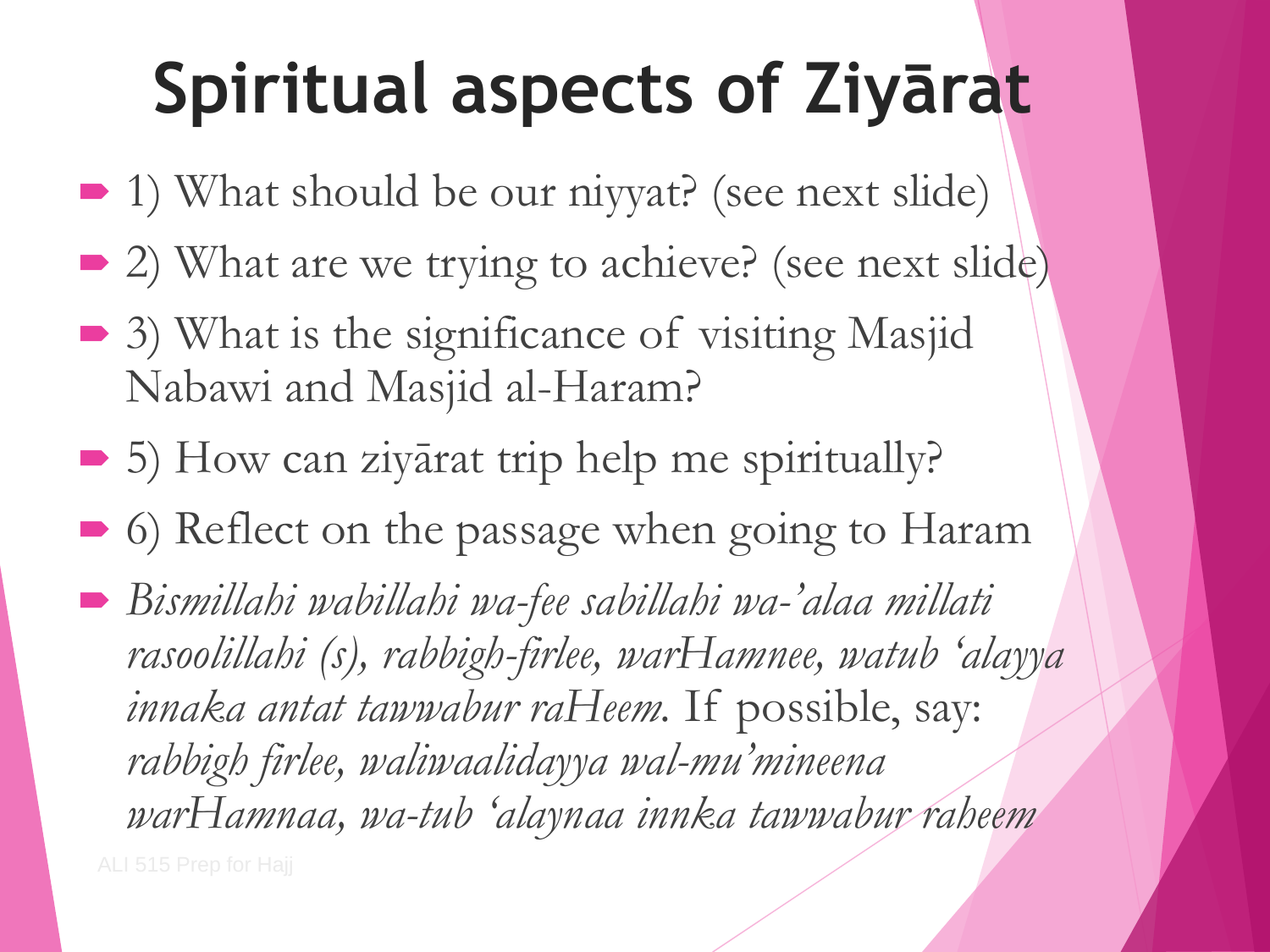# **Niyyat & objective of Ziyārat**

Purify your intention. Having *ikhlās* is very important. Hadith in the next slide The zivārat should be 100% for the pleasure of Allah and for revering the Ahlul Bayt التي . For example, do perform pilgrimage so that: They are called as Hajjis or zā'irs/zawwār They are joining so and so from other caravan or country

Spend holidays in a Muslim country, as ALI 515 Prep for Hajity of halal food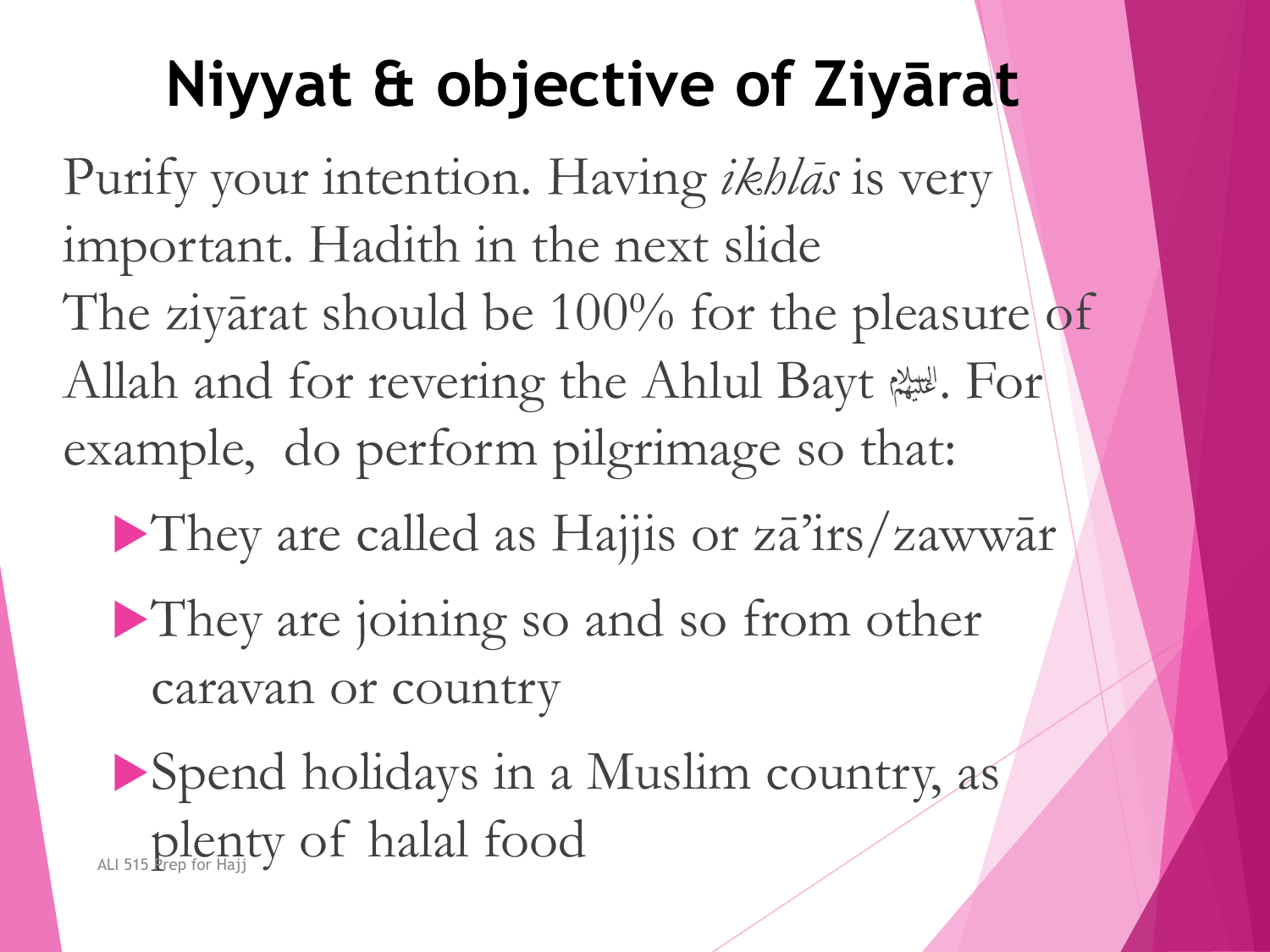#### **Maintain sincerity for the entire trip**

Imam Ja'far al-Sadiq المعيّنة explained: *That He might try you (to see) which of you is fairest in works*. (Q 67:2): "It does not mean one of you whose deeds are more numerous but one who is more rightful in his conduct, and this rightness is nothing but the fear of God and sincerity of intention (*niyyat*) and fear." Then he a added, "To persevere in an action until it becomes sincere is more difficult than (performing) the action itself, and sincerity of action lies in this that you should not desire anyone to praise you for it except God Almighty, and intention supersedes action.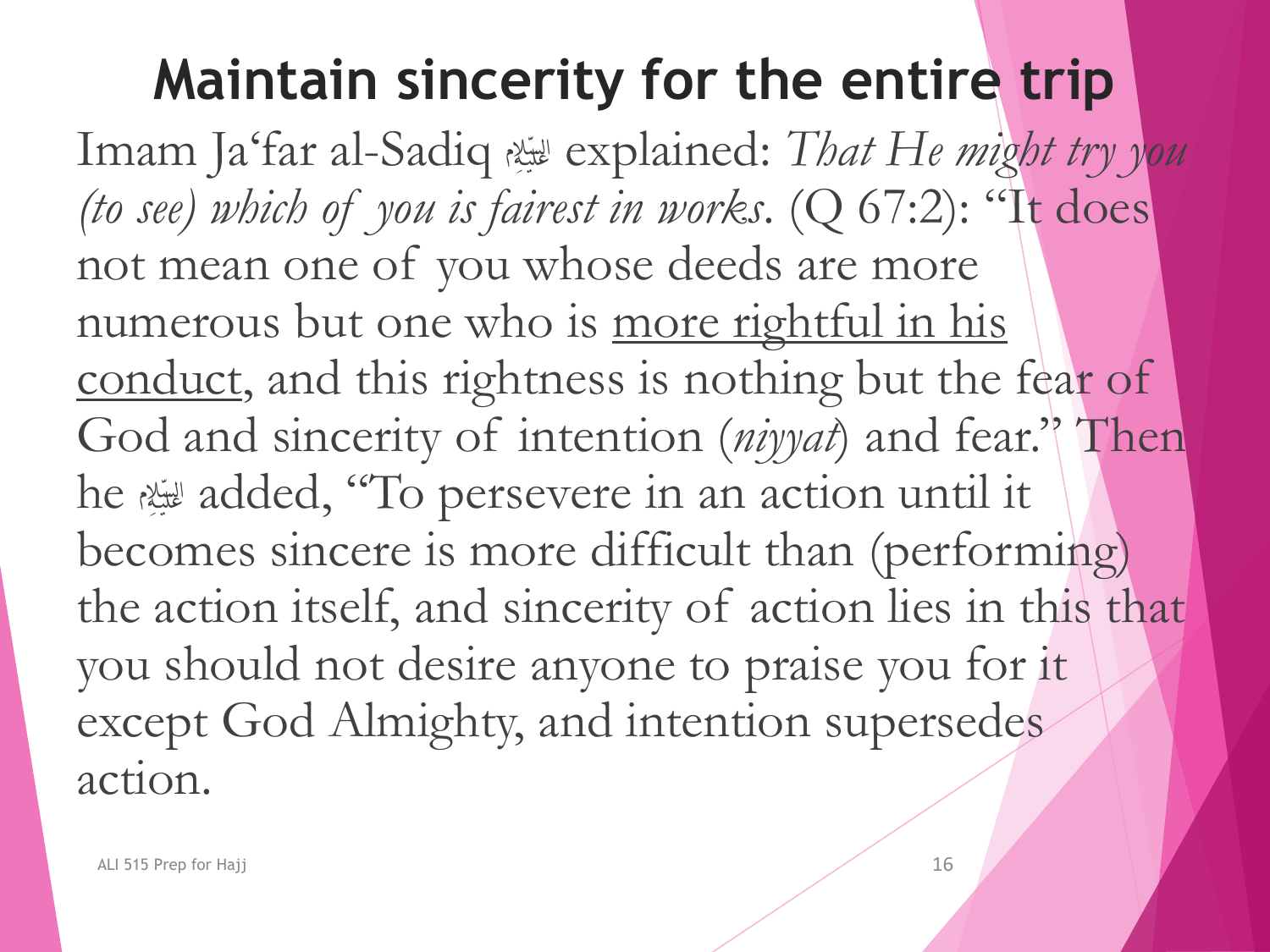## **Imams**  $\omega$  **on Niyyat of pilgrimage**

Imam al-Sajjad التَّبَيْعُ in Du'ā Makārimul Akhlāq prays:

*and take my intention to the best of intentions*

تبديد<br>منذ يك<br>بد س<br>م وَانْتَهِ بِنِيَّتِي إِلَى أَحْسَنِ النِّيَّاتِ <u>ل</u>  $\overline{\phantom{a}}$ **๎**  $\sqrt{\frac{1}{2}}$  $\int\limits_{\mathcal{L}}$ يك<br>ج .<br>.<br>. .<br>مخير ر<br>بر ب<br>ب 4  $\frac{1}{2}$ بر بود<br>تاريخ ز<br>ل َ <u>با</u><br>ا

Imam al-Ridhā di on the objective of Ziyārat in '*Ilal al-Sharā'I* of Shaykh al-Sadūq :

ضًا ع يَقُولُ<br>سير و يا:<br>'  $\ddot{\phantom{0}}$ ں<br>پر ه ثٌ أَبَا الْحَسَنِ الَّتِرْ  $\frac{1}{2}$ .<br>.<br>. <u>ا</u><br>ح ا ِ<br>پ ەت<br>. سَمَعْتُ أَبَا الْحَسَنِ الرِّضَا عِ يَقُولُ إِنَّ لِكُل إِمَامٍ عَهْداً فِي عُنُقِ<br>إِنَّ الْحَسَنِ الرِّضَا عِ يَقُولُ إِنَّ لِكُلٍّ إِمَامٍ عَهْداً فِي عُنُقِ إ  $\overline{\mathsf{I}}$  $\sum$  $\lambda$  $\int\limits_{\mathcal{L}}$  $\begin{matrix} \circ \\ \circ \end{matrix}$ e **ک** و<br>م و<br>ح ا أَوْلِيَائِهِ وَ شِيعَتِهِ وَ إِنَّ مِنْ تَمَامِ الْوَفَاءِ بِالْعَهْدِ وَ خُسْنِ الْأَ  $\overline{\phantom{0}}$  $\ddot{\bm{\zeta}}$ ا<br>المسابق<br>المسابق<br>المسابق<br>المسابق<br>المسابق  $\frac{1}{2}$  $\frac{1}{2}$ إ ہ<br>و 4 <u>بر</u><br>بر **تبلا** ال<br>ا َ 4 م<br>گ  $\frac{1}{2}$ با بار بار <u>ل</u><br>إ ل **0<br>
2<br>
2<br>
2<br>
1<br>
2<br>
1<br>
1<br>
2<br>
1<br><br><br>
1<br><br><br><br>** ر<br>بر<br>بر م<br>م ح و ہ<br>پر ا<br>فيكر<br>و لْوَفَاءِ بِالْعَهْدِ وَ خُسْنِ الْأَدَاءِ زِيَارَةَ السم<br>السمار<br>السمار  $\int$  $\zeta$ <u>ہ</u> ەر<br>ئ ل<br>ا ر<br>، ِ<br>په  $\zeta$  $\overline{\phantom{a}}$ ر<br>ر مْ رَغْبَةً فِي زِيَارَ: ِ<br>بالأ ë<br>. ِ<br>په در ر<br>.<br>. ر<br>I **֟** ھ<br>و ورهمْ فَمَنْ زَارَهُ ر<br>پ ز<br>ا ا<br>المسابق<br>المسابق<br>المسابق<br>المسابق<br>المسابق  $\blacktriangle$ <u>ة</u> **1** .<br>ه پور<br>قبر بمر **∤** و<br>بر <u>صْ</u>دِيقاً <sub>كِ</sub>مَا رَغِ ل<br>..  $\overline{\phantom{0}}$  $\ddot{\phantom{a}}$  $\frac{1}{c}$ مْ وَ تَصْ<br>ما گ ر:<br>ن و<br>ر **ا** ر<br>قرانها تِّهْمْ وَ تَصْدِيقاً مِمَا رَغِبُوا فِيهِ كانوا  $\overline{4}$  $\frac{1}{2}$ [كَانَ] أَئِمَّتُهُمْ شُفَعَاءَهُمْ يَوْمَ الْقِ  $\ddot{\zeta}$  $\frac{1}{2}$  $\frac{1}{2}$ **E** ل<br>ا م **م** يا<br>. **1 ه** ه شُفَعَاءَ*هُ*<br>م  $\zeta$ ال<br>ا  $\ddot{\mathcal{L}}$ **€** ه بر<br>ا أَئِمَّتُهُمْ شُفَعَاءَهُمْ يَوْمَ الْقِيَامَة م<br>گ  $\mathbf{A}$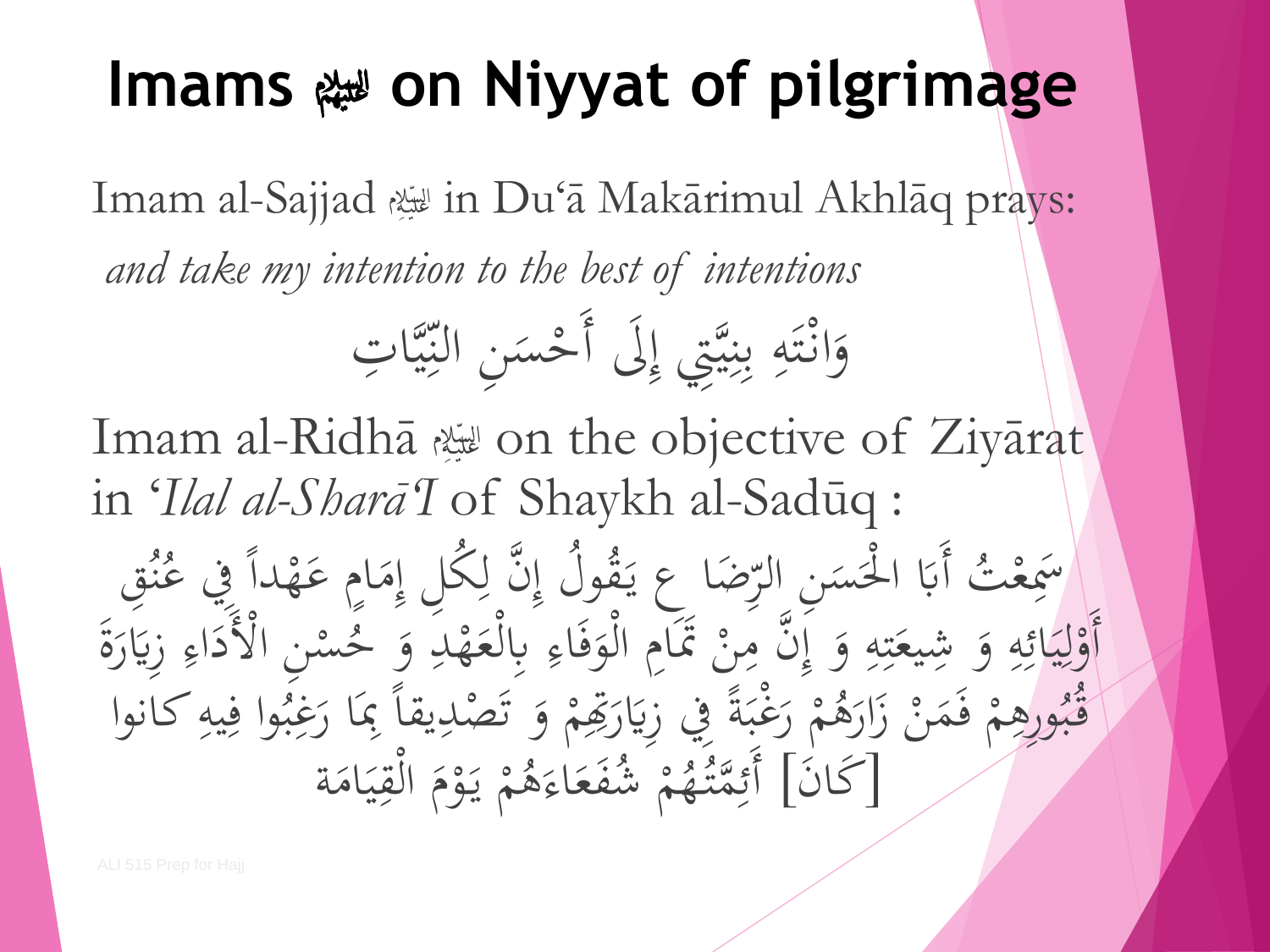#### **Rewards of Madinah Ziyārat**

The Holy Prophet  $\frac{1}{2}$ , said:1. *On Judgment Day, I will visit one who has performed my Ziyārat or the Ziyārat of anyone from my progeny;* **2.** *till I save him from the terrors of that day; it will be my duty to save them from their sins* ; **3.** *On the Day of Judgment, I will intercede for those who have come to my Ziyārat;* **4.** *On the Judgement Day, I will turn away from those who had come to Makkah for Hajj but did not come to Madinah for my Ziyārat*; **5.** *Those who die in one of the two Harams (Makkah or Madinah) will be resurrected with the companions of Badr on the Day of Judgement.*  Imam Muhammad al-Bāqir a: *Ziyārat of HP is like performing purified Hajj with Rasūlullāh*.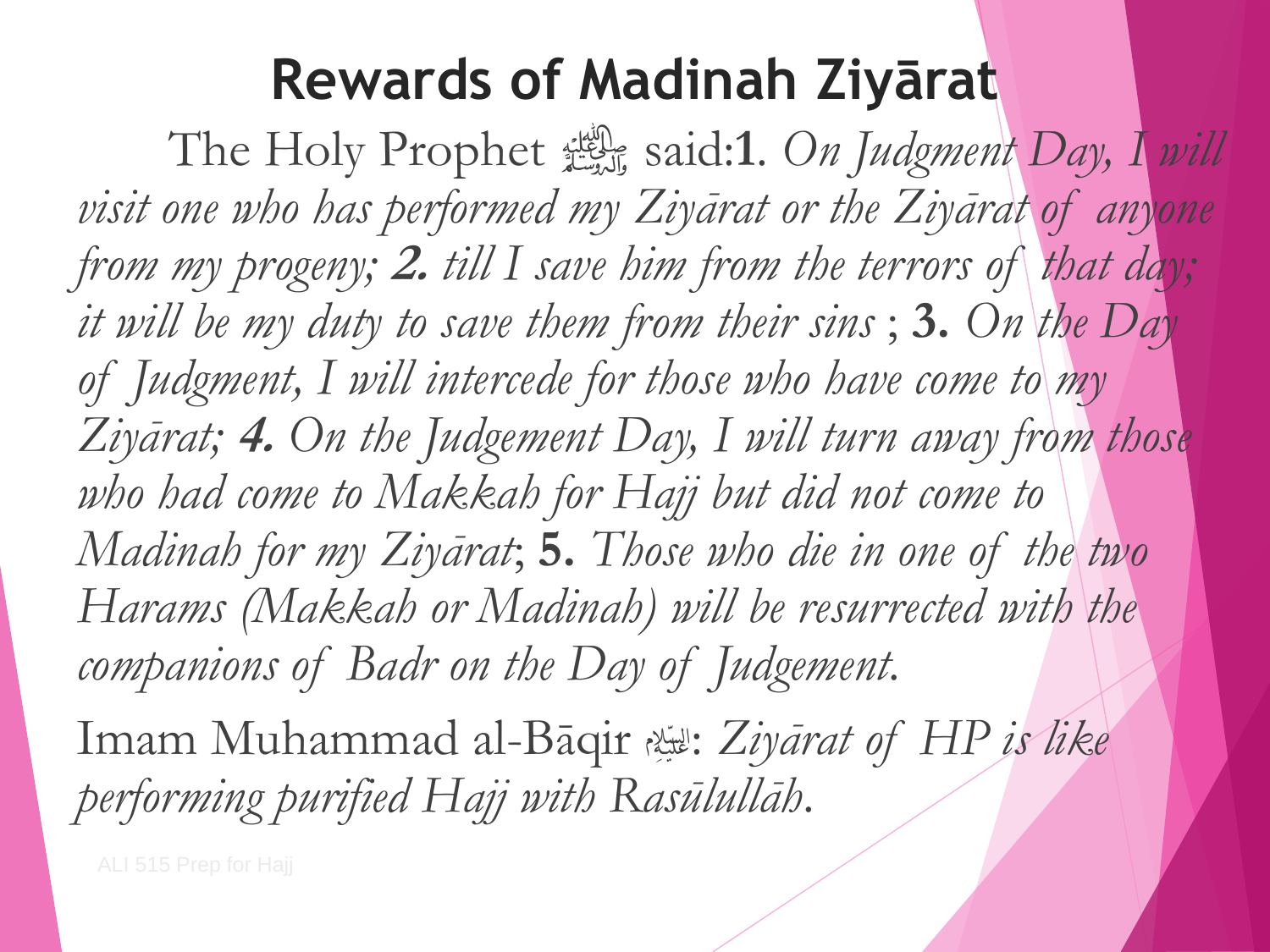#### **Paradise for Madinah Ziyārat**

Imam al-Sadiq المتيلا: One day while Imam Husayn المتيلا was sitting on the lap of Allah's Messenger المرينية. he looked up and asked, "Father, what is the reward for one who performs your Ziyārat after your passing away?" Allah's Messenger if replied: "My son, one who performs my Ziyārat after my passing away will be rewarded with paradise; one who performs the Ziyārat of your father after his passing away will be rewarded with Paradise; one who performs the Ziyārat of your brother after his passing away will be rewarded with Paradise; and one who performs your Ziyārat after your passing away will be rewarded with Paradise."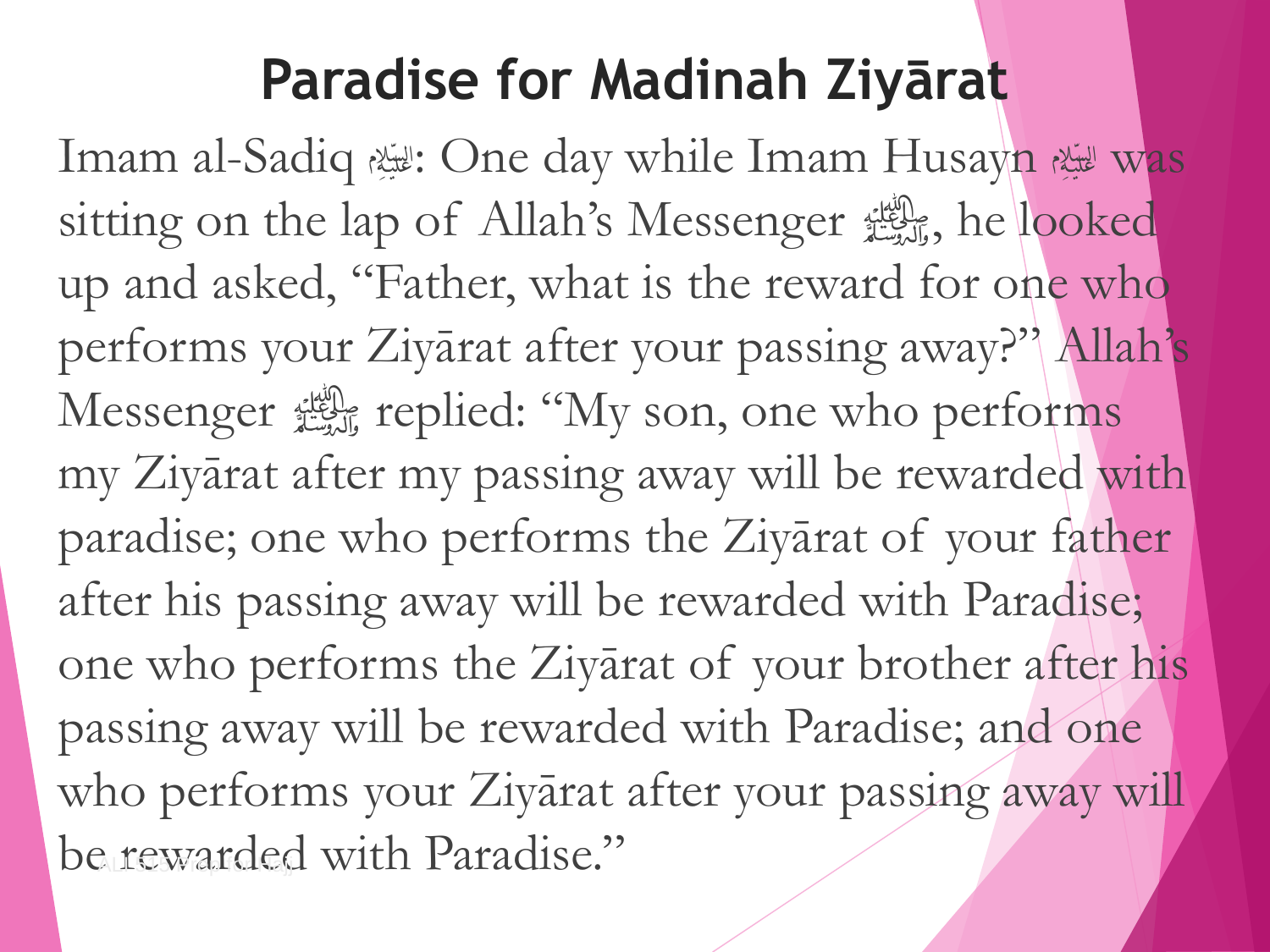## **What to recite in Madinah?**

Allah's Messenger 2: One who comes to the Ziyārat of my grave after my passing away is like one who has migrated to me during my lifetime. So if you cannot come for my Ziyārat, convey your salutation to me, for it is sure to reach me.

'Aamir b. Abdullah said to al-Sādiq a: I paid two to three extra gold coins to my camel career to take me thru Madinah. Imam replied, "You did well. How easy this was for you! And now you can come to the grave of the Rasūlullāh and say salaam to him." Then Imam continued, "Verily the Rasūlullāh hears your voice from nearby and he will be informed of you from far."

The last line of a short Ziyārat of Rasūlullāh taught by al-Sādiq (a): نٍّ وَرَبُّكَ بِكَ لِيَغْفِرَ لِيْ ذُنُوْبِيْ :reads بڑ<br>باند  $\frac{1}{2}$ َ ه َّب لیَ اللّٰہِ رَ  $\zeta$  $\overline{a}$ ا ام<br>ا يَا مُحَمَّدُ إِنِّي أَتَوَجَّهُ إلىَ اللهِ رَبِّي وَرَبُّكَ بِكَ لِيَغْفِرَ لِيْ ذُنُوْبِيْ َ إ <u>َ):</u>  $\sum_{i=1}^{n}$ **م**ر<br>ر  $\left($ ر<br>( .<br>م **ف**<br>ف  $\frac{1}{2}$ <u>ل</u><br>أ ِ<br>ب ب

*- O Muhammad, I have turned to Allah, Your Lord and mine, thru you, so that He forgives my sins.*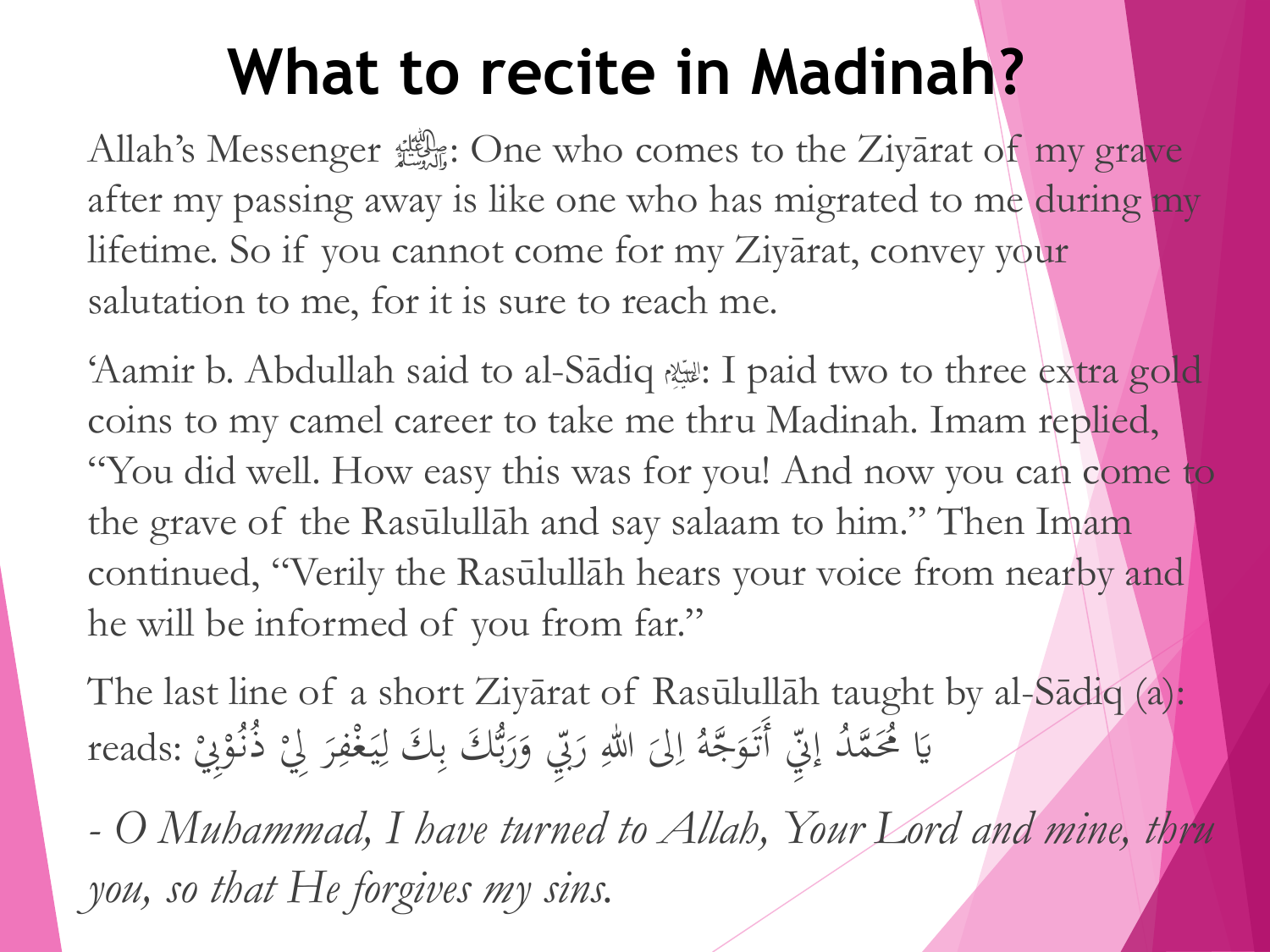# **Du'ā at the grave of Rasūlullāh** 2

Humble before Allah at the grave of the Prophet

Imam Ali b. Zaynul 'Abidīn al-Sajjād لتَّبَيْع used to read

 $\dot{\phantom{1}}$ ثُ لَا أَمْلِكُ لِنَفْسِي خَ **ٔ**<br>م <u>ل</u><br>ا  $\overline{1}$ **A** <u>ة</u> تِي أَصْبَحْ  $\ddot{\cdot}$ ْ ه م الخليج<br>م الحر  $\int\limits_{\mathcal{L}}$ إ **€** اللَّهُمَّ إِنِّي أَصْبَحْتُ لَا أَمْلِكُ لِنَفْسِي خَيْرَ مَا أَرْجُو لَهَا ُ<br>سا ار<br>ا ج ر ا أَ م ري <u>لا</u>  $\mathbf{A}$ ُر<br>ر الم<br>المراجع<br>المراجع عَلَيْهَا َ  $\ddot{\phantom{0}}$  $\frac{1}{2}$ **ک** ر<br>ا عَنْهَا شَرَّ مَا أَحْذَرُ .<br>ل  $\overline{a}$  $\lambda$ نہ<br>نہ **ائی**  $\frac{1}{2}$ **ک**  $\bigwedge$ ع ف د ََّل أَ و <u>ة</u><br>-ْ َ

O Allah I find that I do not have the power in myself to attain the good I hope for,

Nor do I have the power to avert the harm I fear. بأن **ه دی** س<br>مني لَّكَ وَلَا فَقِيرَ أَفْقَرُ <u>ة</u> ُس<br>س ا<br>مار<br>مار َ  $\frac{1}{2}$  $\frac{1}{2}$ ْ<br>ب ب ر<br>ا ور  $\mathcal{A}$ لتِ الْأَثْمُ ا<br>ا وَأَصْبَحَتِ الْأُمُورُ بِيَدِكَ وَلَا فَقِيرَ أَفْقَرُ مِنّي ﴿إِنِّي لِمَا أَنْزَلْتَ إِلَيَّ مِنْ خَيْرٍ **A** َ  $\sum_{i=1}^{n}$  $\mathbf{A}$  $\int\limits_{\mathcal{L}}$ ؚ<br>ؚ ل َ ز<br>ن  $\blacklozenge$  $\overline{\mathsf{I}}$  $\sum$ ﴿ إِنِّي لِمَا أَنْزَلْتَ إِلَيَّ مِنْ خَيْرٍ فَقِيرٌ﴾ ا<br>مار<br>مار

And I find that all affairs are in Your hand and that there is none more needy than I. *I'm in need of the good that You have given me* (Q 28:24).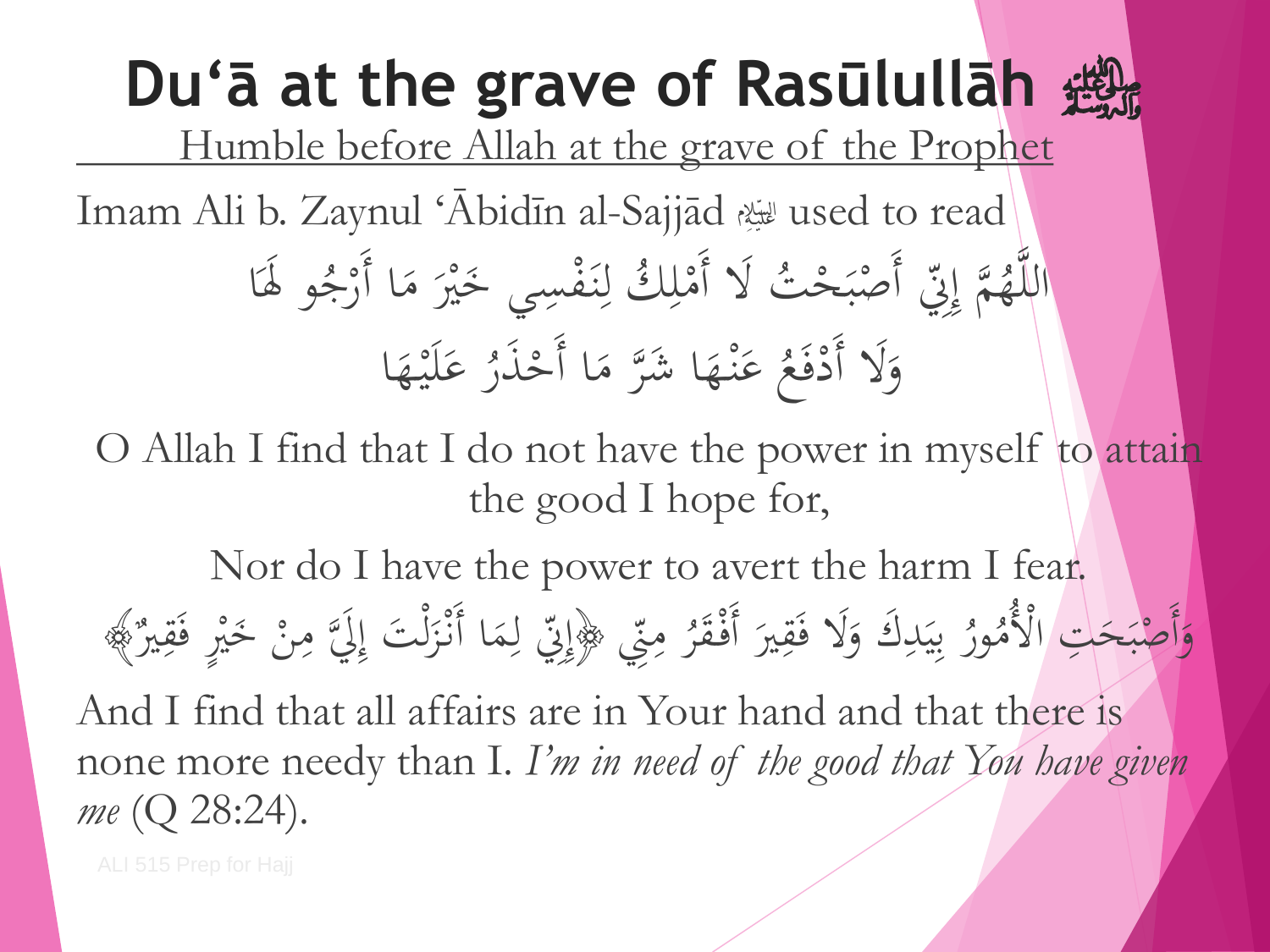#### **Du'ā at the grave (continued)** مَّ أَلْوْنِي مِنْكَ بِخَيْرٍ فَلَا رَادَّ لِفَضْلِكَ اللَّ  $\overline{1}$ <u>ل</u> ر<br>ا  $\frac{1}{2}$ **M** ه<br>نم  $\mathbf{A}$ ْ **€** اللَّهُمَّ أَرْدِي مِنْكَ بِخَيْرٍ فَلَا رَادَّ لِفَضْلِكَ اللَّهُمَّ إِنِّي أَعُوذُ بِكَ مِنْ أَنْ تُبَدِّلَ اسْمِ **،** ں<br>ب بد ْ ْ  $\mathbf{A}$ ڔ<br>ڋ ب  $\int$ إ **€** هُمَّ إِنِّي أَعُوذُ بِكَ مِنْ أَنْ تُبَدِّلُ اسْمِي بذ أَوْ أَنْ تُغَيِّرَ جِسْمِي أَوْ تُزِيلَ نِعْمَتَكَ عَنِّي  $\tilde{\mathbf{r}}$  $\blacklozenge$ **a** .<br>ن في المراجع<br>مراجع  $\overline{\phantom{0}}$ بر<br>ت ۠ ا<br>ا  $\overline{a}$ س<br>پر ْ **ہ**<br>ر

O Allah I ask to decree that which is good for me because no one can keep away Your grace. O Allah I seek refuge with You from replacing my name, from changing my body, or from removing Your blessing from me.

السم<br>السمار<br>السمار لّنِي بِالنِّعَ س<br>بد  $\downarrow$ ِ<br>آه يِّ بِالتَّقْوَى وَجَمِّ َ **ة**<br>م **مار**<br>مار س<br>ينبي<br>تركيب بة زَيّن<br>م<br>م ر ر ز de de la company de la company de la company de la company de la company de la company de la company de la company de la company de la company de la company de la company de la company de la company de la company de la com اللَّهُمَّ زَيِّنِّي بِالتَّقْوَى وَجَمَّلْنِي بِالنِّعَمِ وَاعْمُرْنِي بِالْعَافِيَةِ وَارْزُقْنِي شُ <u>ٔ</u> ر<br>( َ <u>بة</u>  $\frac{1}{2}$  $\frac{1}{2}$ .<br>في السم<br>السمار<br>السمار </sub><br>أ ر<br>( **△** مِ وَاعْمُرْنِي بِالْعَافِيَةِ وَارْزُقْنِي شُكْرَ الْعَافِيَةِ **ک** َ <u>بة</u>  $\frac{1}{2}$  $\frac{1}{2}$ .<br>في السم<br>السمار<br>السمار ل<br>ا ر<br>(

O Allah! Adorn me with piety and beautify me with Your blessings. Give me a long, healthy life and sustain me with the ability to thank You for good health.

(All Hadiths on Madinah taken from *Kāmil al-Ziyarat*)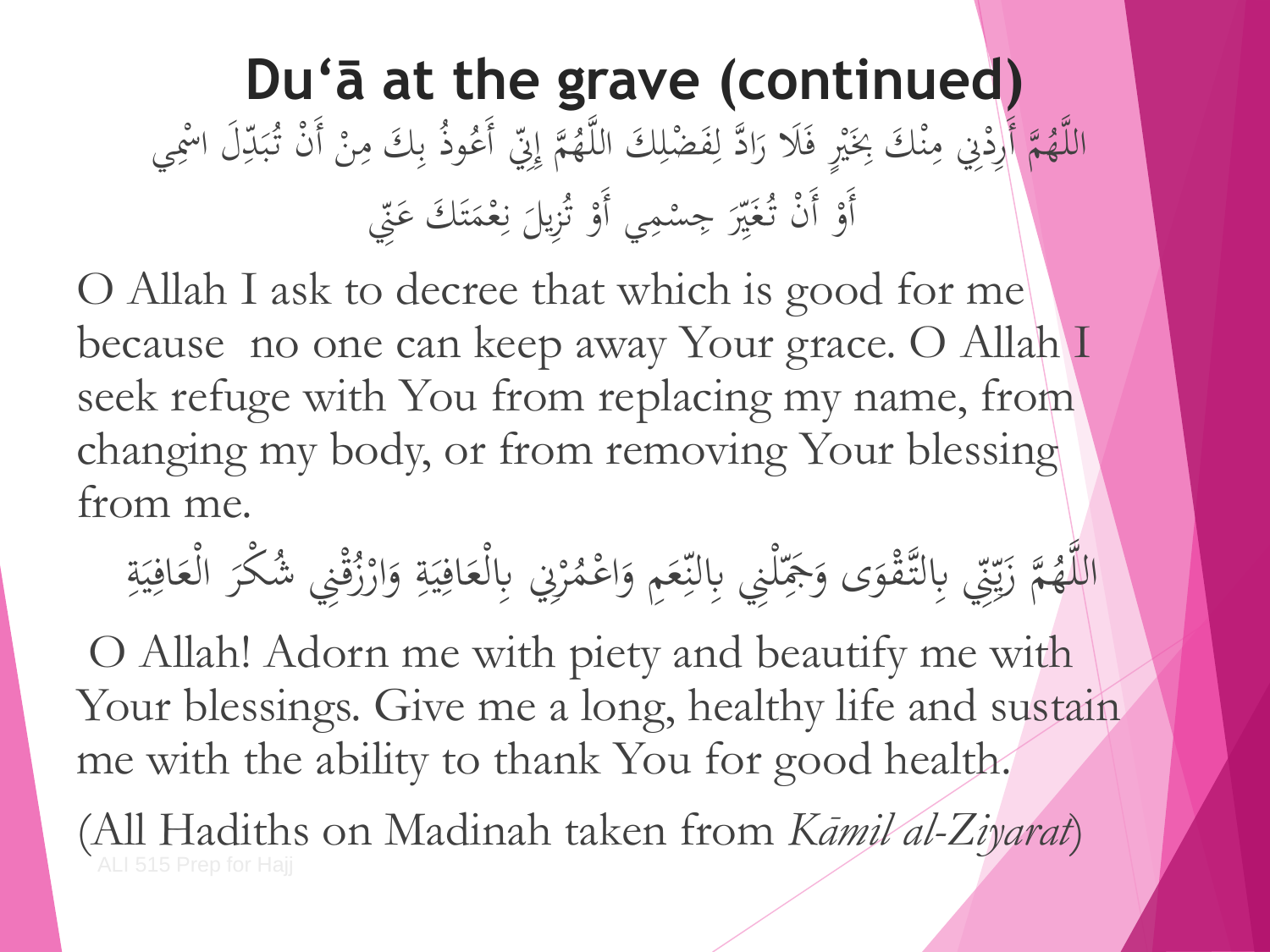### **Essentials at all Holy places**

- Ensure that your wājibāt are performed
- A lot of dhikr, recitation of the Quran
- Five recommended Dhikrs
- Reflection & pondering over the holy sites
- Visit historical sites & know their importance
- Meet many Muslims from different background
- Also take the necessary rest listen to your body.
- Taking gift back home is recommended but do not spend a lot of time shopping & bargaining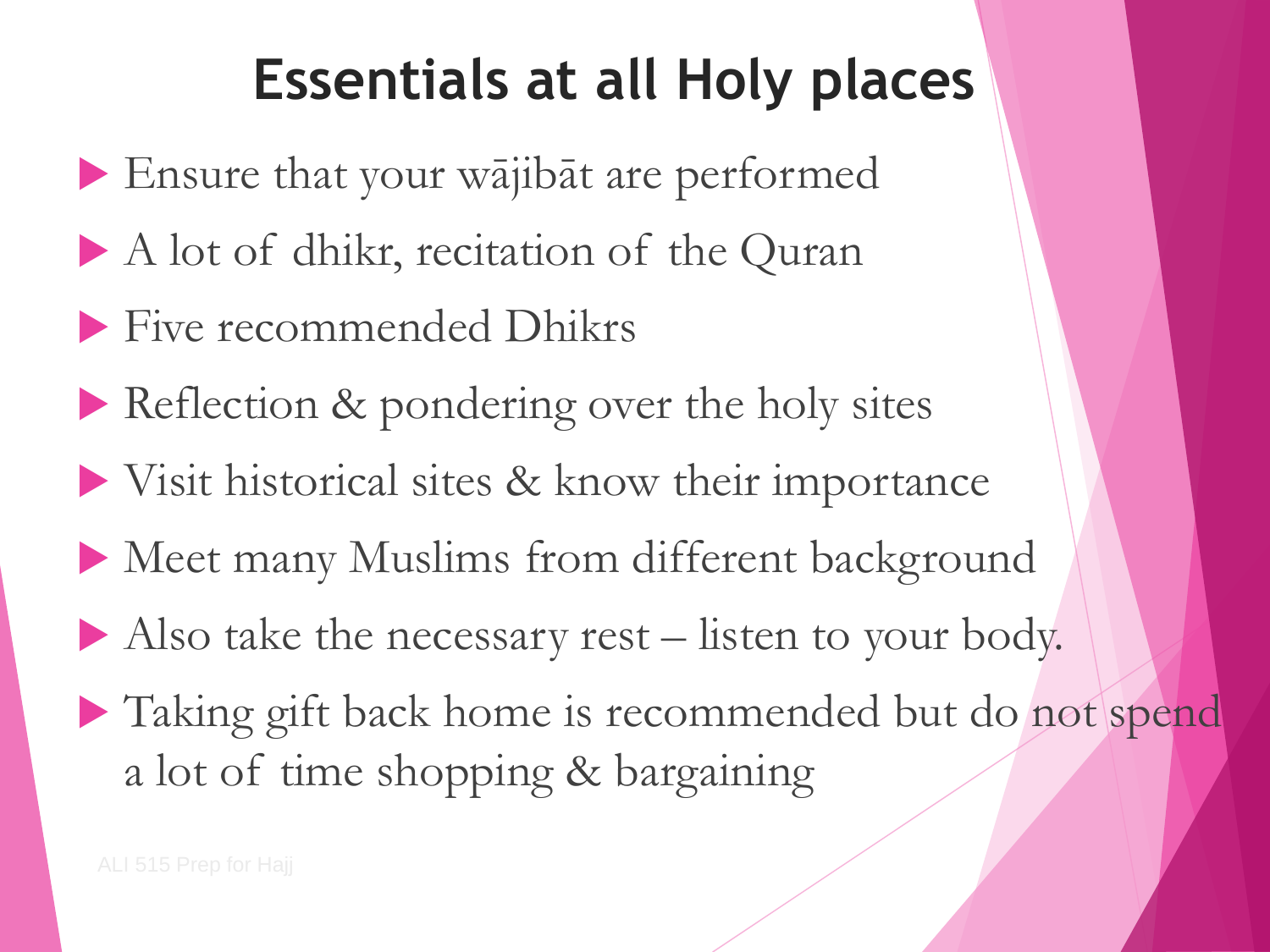#### **Az-Zahraa – the Lady of the Radiance**



#### **HOUSE OF BIBI FATIMA(S.A.)** (MADINA)

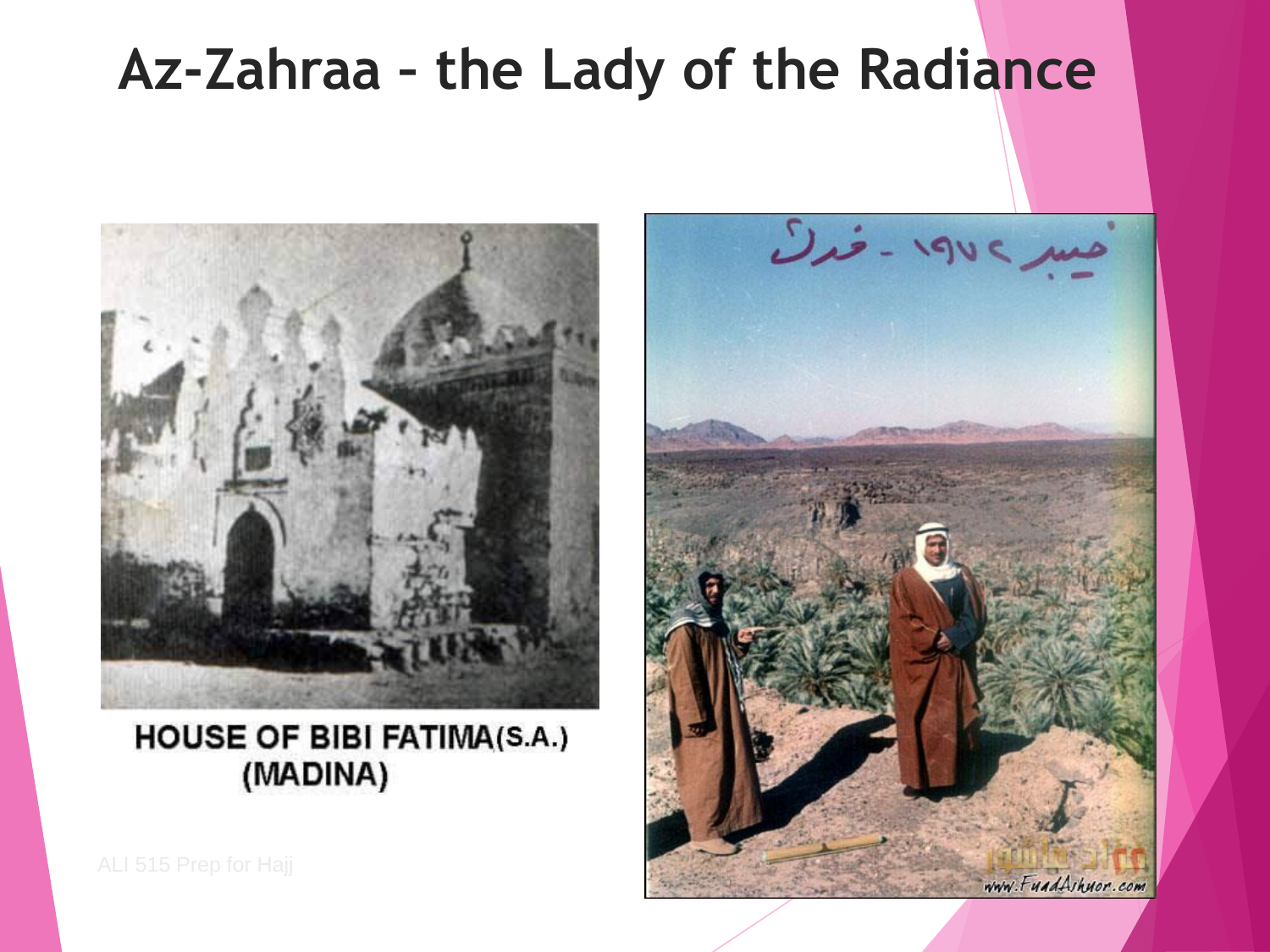## **Masjid al-Nabawi in Madinah**

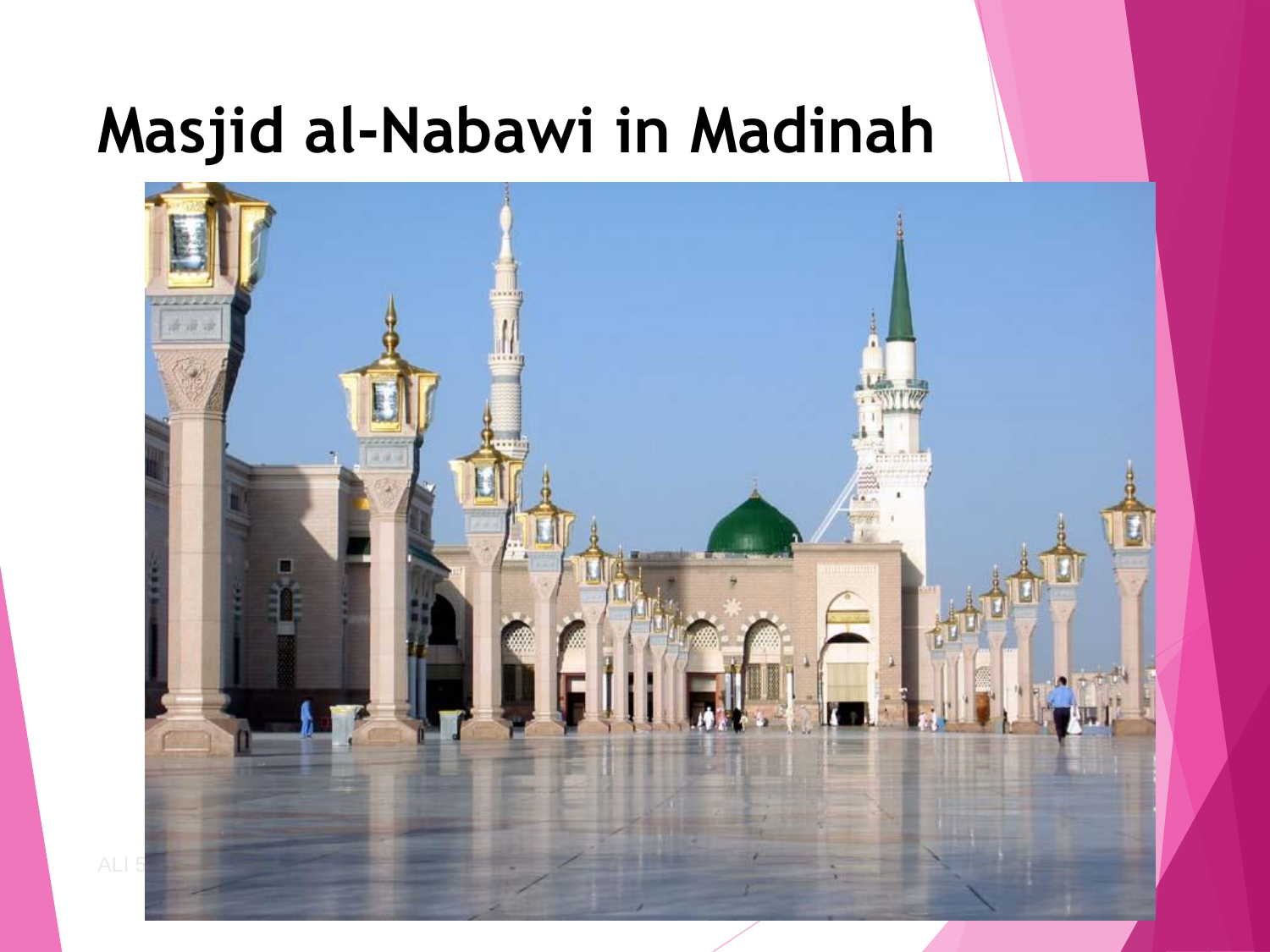#### **How can we derive Spirituality?**

- Use the Du'as of wudhu to train yourself
- Dialogue between Imam al-Sajjad & Shibli
- If Hajj trip requires so much preparation imagine the preparation for al-Akhira
- $\blacktriangleright$  Desert = Mashhar, Ihram = Kafan, etc
- You are at the holy place where the Prophets, Imams & millions of Muslims have been. Do we really deserve this?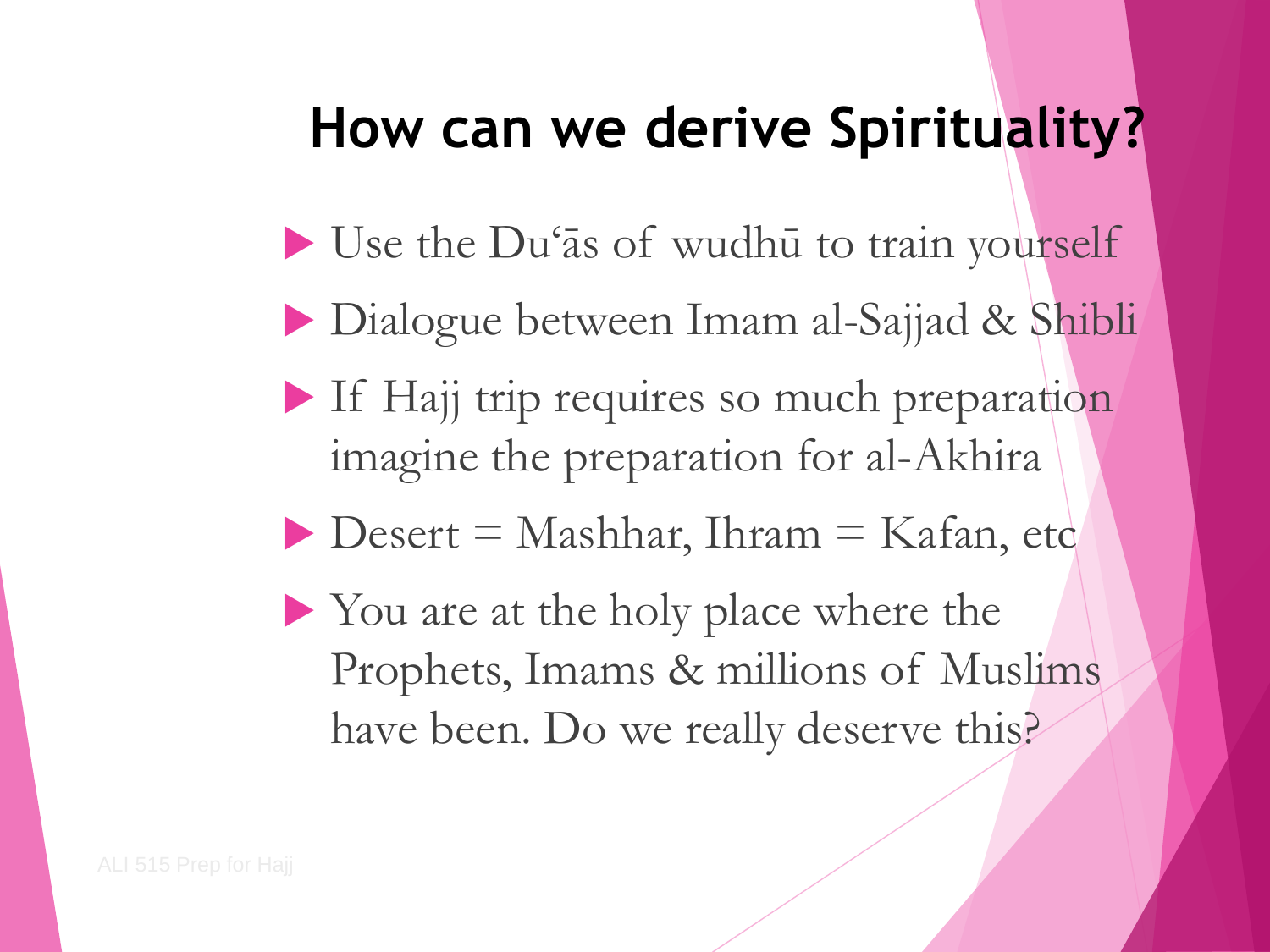## **Jamaat prayers in Hijaz - 1**

#### **Can we say prayers behind a non-Shi'ī Muslim Imam?**

Yes, we can say and inshāAllah we will get the great reward of saying prayers in the holy places in the congregation of Muslim ummah. All jurists are unanimous about this rule.

#### **Rules on praying Jamaat salāt in the haramayn**

Here are a few simple points. For details please seek guidance from a local scholar or refer to Islamic Laws

1. With the exception of Maghrib, all prayers can be said following their timings. Maghrib prayers in the haramayn, in most cases, begin before our scheduled time. Our experience indicate that in Madinah, there have been occasions when the actual prayers begins about 12 minutes after their adhān time at sunset. In this case we can also say Maghrib with them. Otherwise, we have to either wait till the Maghrib time sets in or repeat if you said the prayer with them with the intention of qadha or qurbat.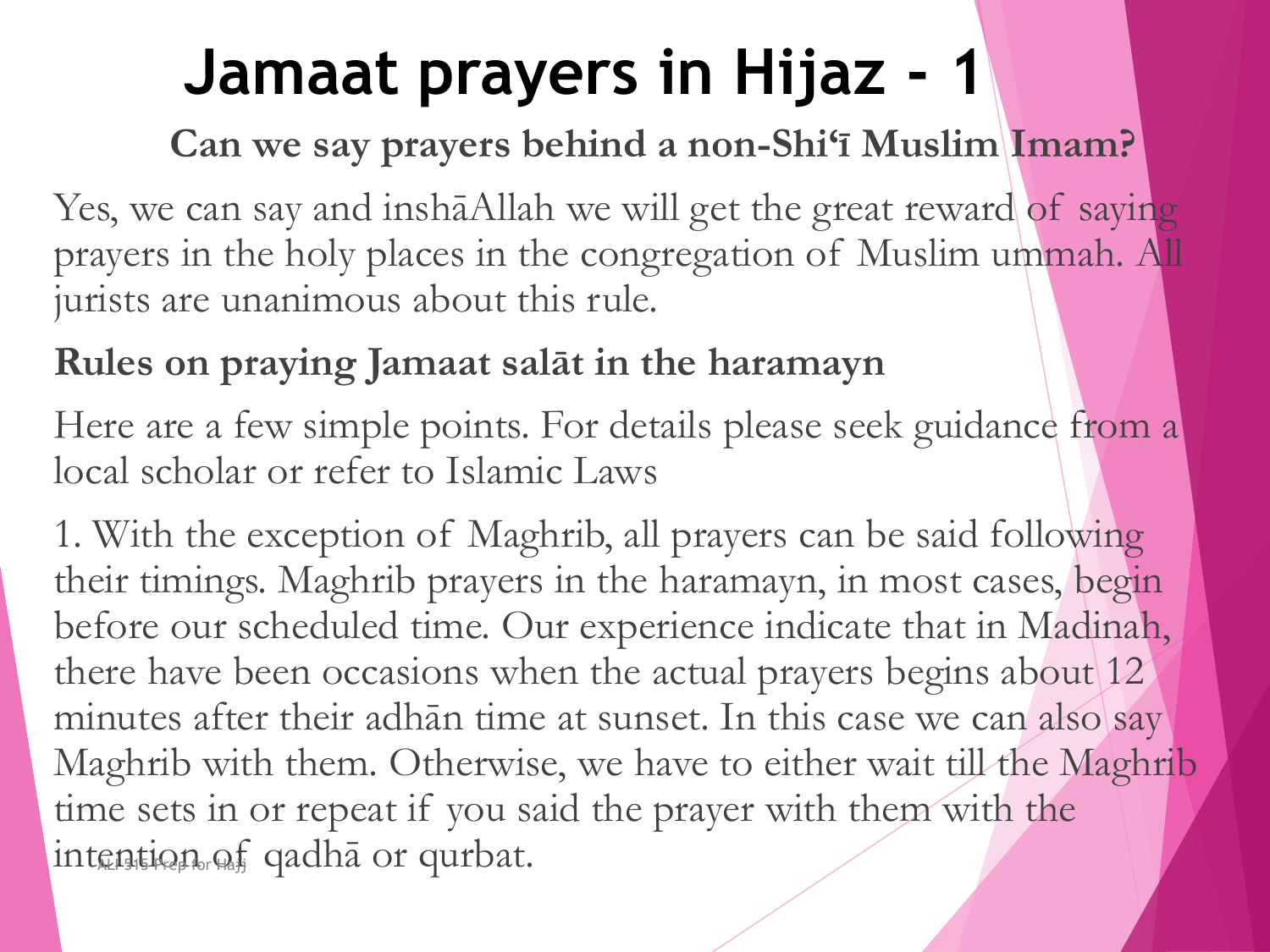## **Jamaat prayers in Hijaz - 2**

2. Do not do the niyyat of Jamaat. You would say the prayer in furada but have the intention following the Imam in actions, such that one would not go to ruku, sajda, or rise for the next rak'ah before the Imam. This is to maintain the discipline of Jamaat prayers as well respect the procedure of fellow Muslims.

3. In most cases you will notice that your recitations of sūras qirā'at, dhikr in ruku, sajdah, tashahud and salām are done before the Imam. In these, cases recite any sunnat dhikr to fill-in-thegap.

4. It is permissible due to taqiyya to do sajda on the carpet inside the Masjid of the Prophet and other masajid. This is when it is not possible to do sajdah on the tiles of the masjid. There is no requirement to go and find another place for salāt in order to avoid the situation of taqiyya; similarly it is not mandatory to delay the salat until one gets out of the taqiyya situation.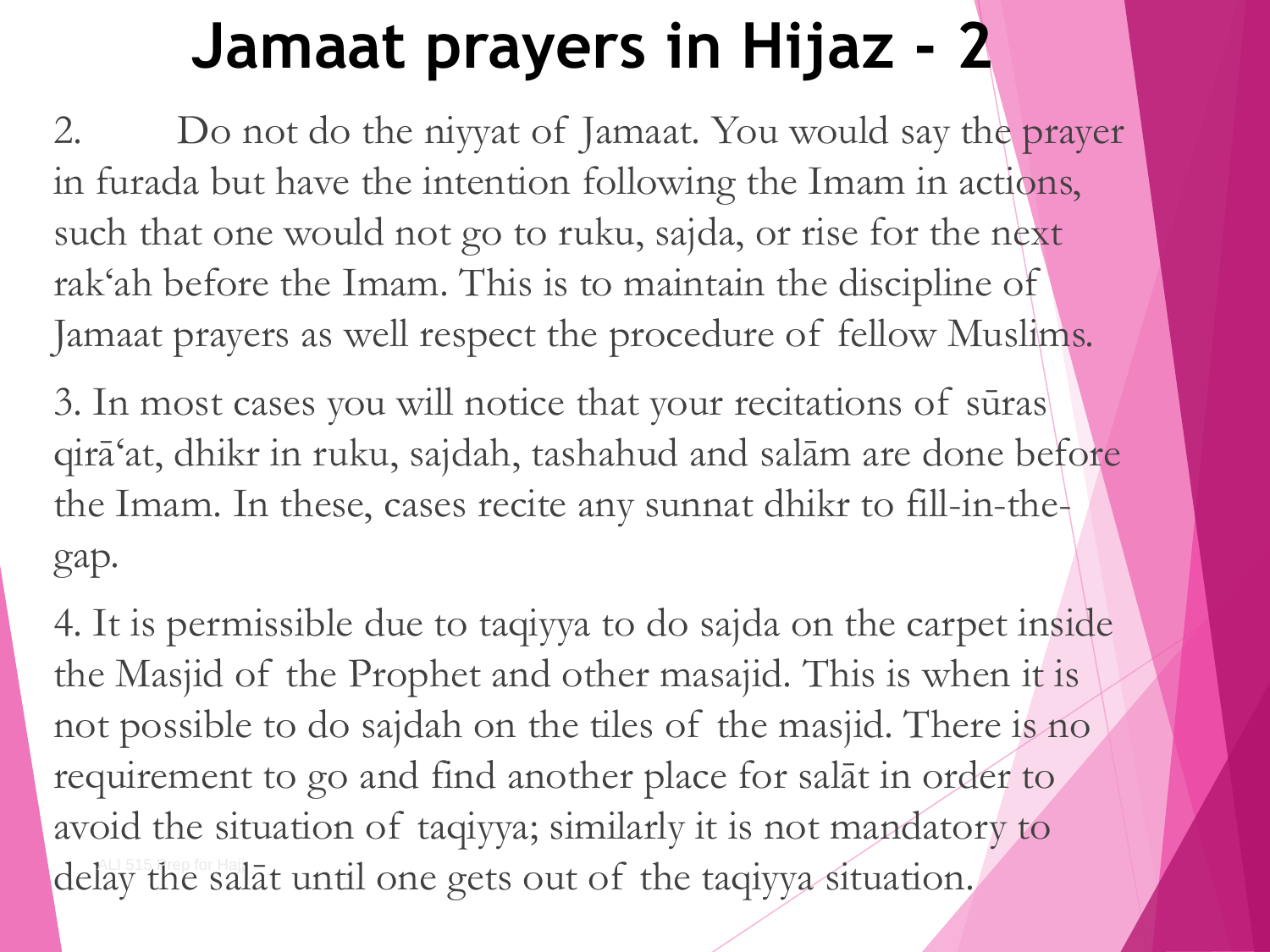

## **Talbiyya- read & reflect**

لبيك اللهم لبيك. لبيك َّل شِضك لك لبيك،

إن الحمد والنعمة لك والملك، لا شريك لك لبيك

- Here I am, O God, in Your presence
- Here I am, [saying] You have no partner, (whilst) being in Your presence
- Surely all-Praise and Favors are Yours, and so is the Kingdom of the Universe
- You have no partner, here I am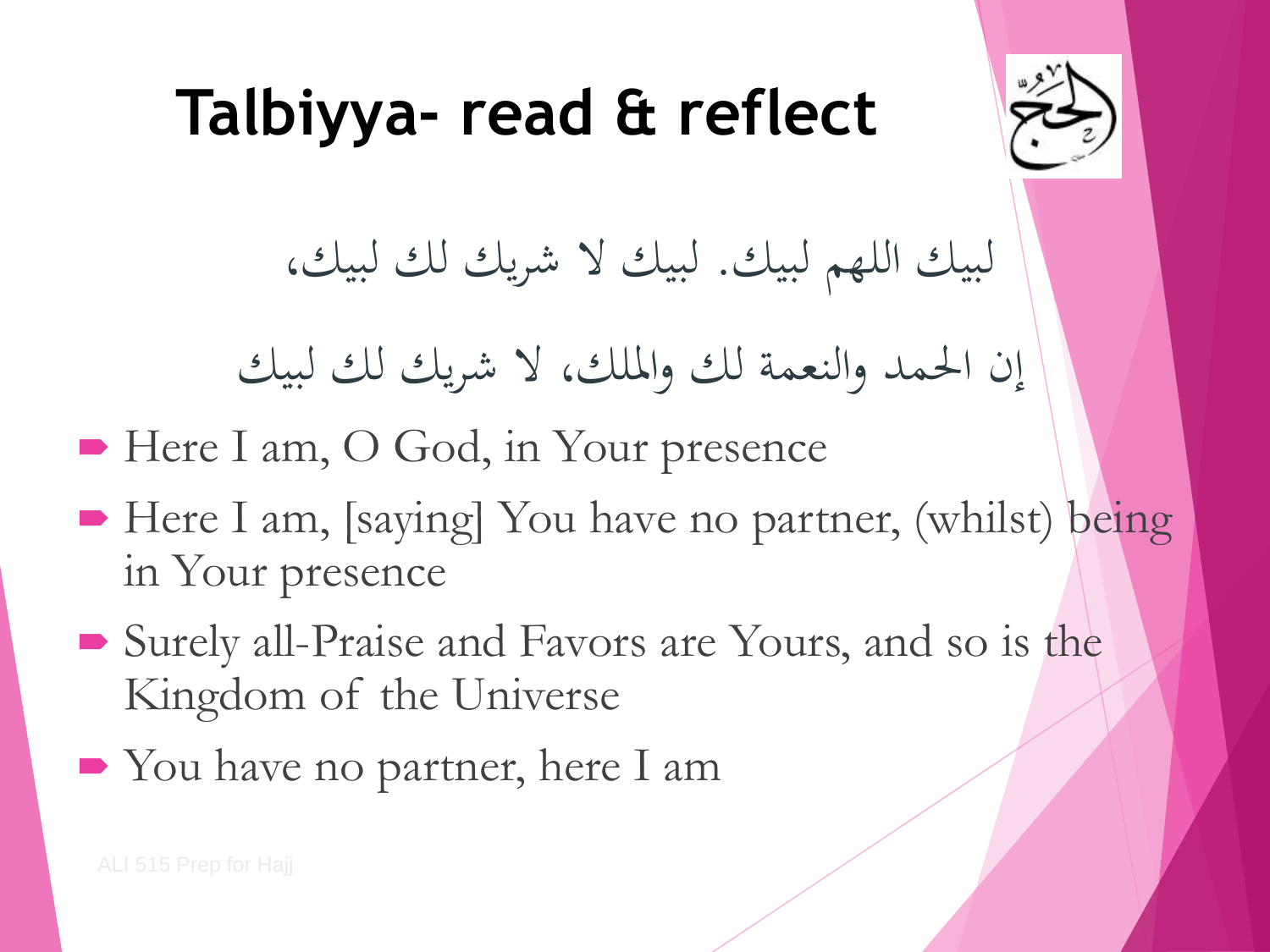# **Spiritual Experience at 'Umrah**



- We are in dire need of food for human soul because we live in a lot materialism
- Hajj is the best time for spiritualism:
- 1. Cut-off from all routine, family & friends
- 2. Restrictions of Ihram
- 3. Connection with the origins of Islam
- 4. There is another world, besides ours
- 5. Sense of Qurb (closeness) to Allah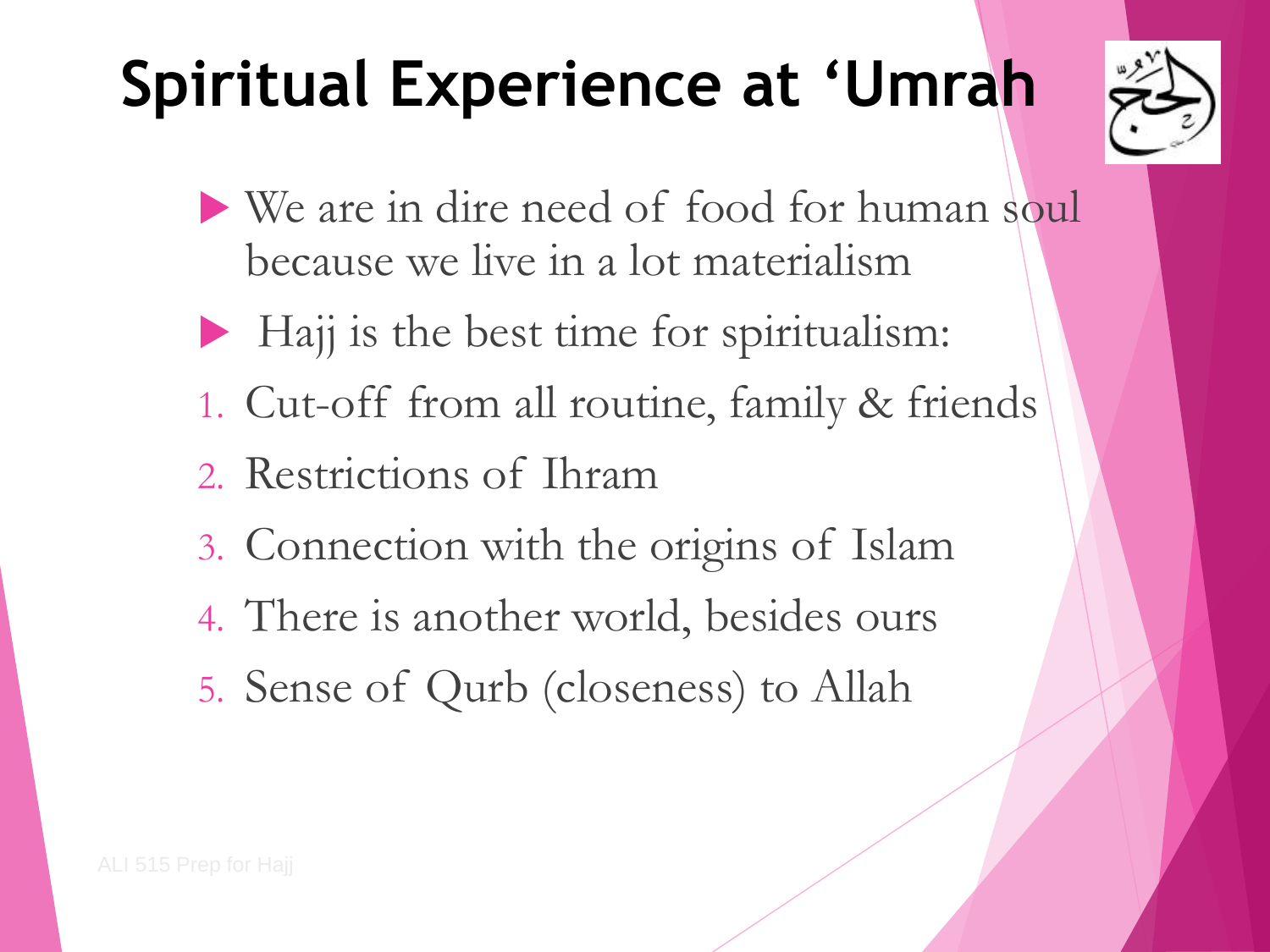#### **Dhikr during 'Umrah**

يّ مَبِين<br>م س .<br>أ <u>اُم</u> <u>ئا</u> ا <u>ं</u> ن <u>ب</u><br>. ه<br>بر ن<br>پا وَاعْتَمَرَ عَلَيْ بْنُ الْحُسَيْنِ عِ فِي رَجَبٍ ۖ فَكَانَ يُصَلِّي عِنْدَ الْ  $\overline{\mathbf{r}}$ کی<br>ا ر<br>سا  $\lambda$  $\ddot{\lambda}$ ا /<br>م<br>1<br><br><br><br><br><br><br><br><br><br><br><br><br><br><br><br><br><br><br> **ک** َ َ ل<br>ا  $\overline{\phantom{a}}$  $\frac{1}{2}$ ه<br>ن<br>ن س<br>|<br>|  $\overline{\phantom{a}}$ یا<br>۔ َجَبٍ ۖ فَكَانَ يُصَلِّي عِنْدَ الْكَعْبَةِ ۚ عَامَّةَ ن<br>ب  $\overline{a}$  $\boldsymbol{\zeta}$ ن<br>ن **ک ئة**  $\ddot{\cdot}$ بد ْ  $\ddot{\phantom{0}}$ ه<br>به <u>ل</u>' ل ن<br>ن لُّہُ عَامَّةَ<br>م **ک** الا<br>الأ لِهِ وَهَارِهِ وَيَسْجُدُ عَامَّةَ لَيْلِهِ وَهَارِهِ وَكَانَ يُسْمَعُ مِ ا<br>ا ِ<br>:<br>. ر کالج ہ<br>!<br>.  $\dot{\bm{\delta}}$ َ 4  $\overline{\mathsf{I}}$ **ّٰٰ**  $\frac{1}{2}$ ڵ<br>ؚ ل  $\mathbf{A}$  $\bigwedge$ ع م س  $\sum_{i=1}^{n}$ ا<br>.<br>. ب<br>ہ لِهِ وَهَارِهِ وَكَانَ يُسْمَعُ مِنْهُ فِي .<br>.<br>. و<br>.  $\dot{\acute{\delta}}$ َ ~<br>|<br>|  $\overline{\mathbf{r}}$ ہے<br>ہ ه<br>لم **فیلم** ه<br>نم  $\overline{0}$ ه ود  $\frac{1}{2}$  $\sqrt{2}$ ج  $\sum_{i=1}^{n}$ سُجُودِهِ– عَظَمَ  $\mathfrak{g}$ المية المناطقية المناطقية المناطقية المناطقية المناطقية المناطقية المناطقية المناطقية المناطقية المناطقية المن<br>المناطقية الذَّنْبُ مِنْ عَبْدِكَ فَلْيَحْسُنِ الْعَفْوُ مِنْ عِ .<br>ئا ْ ْ  $\ddot{\cdot}$ ا<br>ا  $\frac{1}{\sigma}$  $\ddot{\phantom{1}}$ ه<br>.<br>. ا<br>المسابق<br>المسابق<br>المسابق<br>المسابق<br>المسابق ً<br>م ہ<br>ر نِ الْعَفْوُ **ٔ**<br>م ال<br>ا ل<br>ا **∕** يَحْسُنِ الْعَفْوُ مِنْ عِنْدِكَ **๎**  $\frac{1}{2}$ 

Imam Ali b. al-Husayn (a) (once) performed the 'Umrah in Rajab. He would pray night and day beside the Ka'bah, and be in prostration during the night and the day. He was heard saying the following *dhikr* in [his] prostration: *'Adumadh-dhanbu min 'abdika ; Falyahsunil-'afwu min 'indika (*Your servant's sin is enormous, So it will be gracious of You to pardon [him]. (*Misbāh* 2: 801)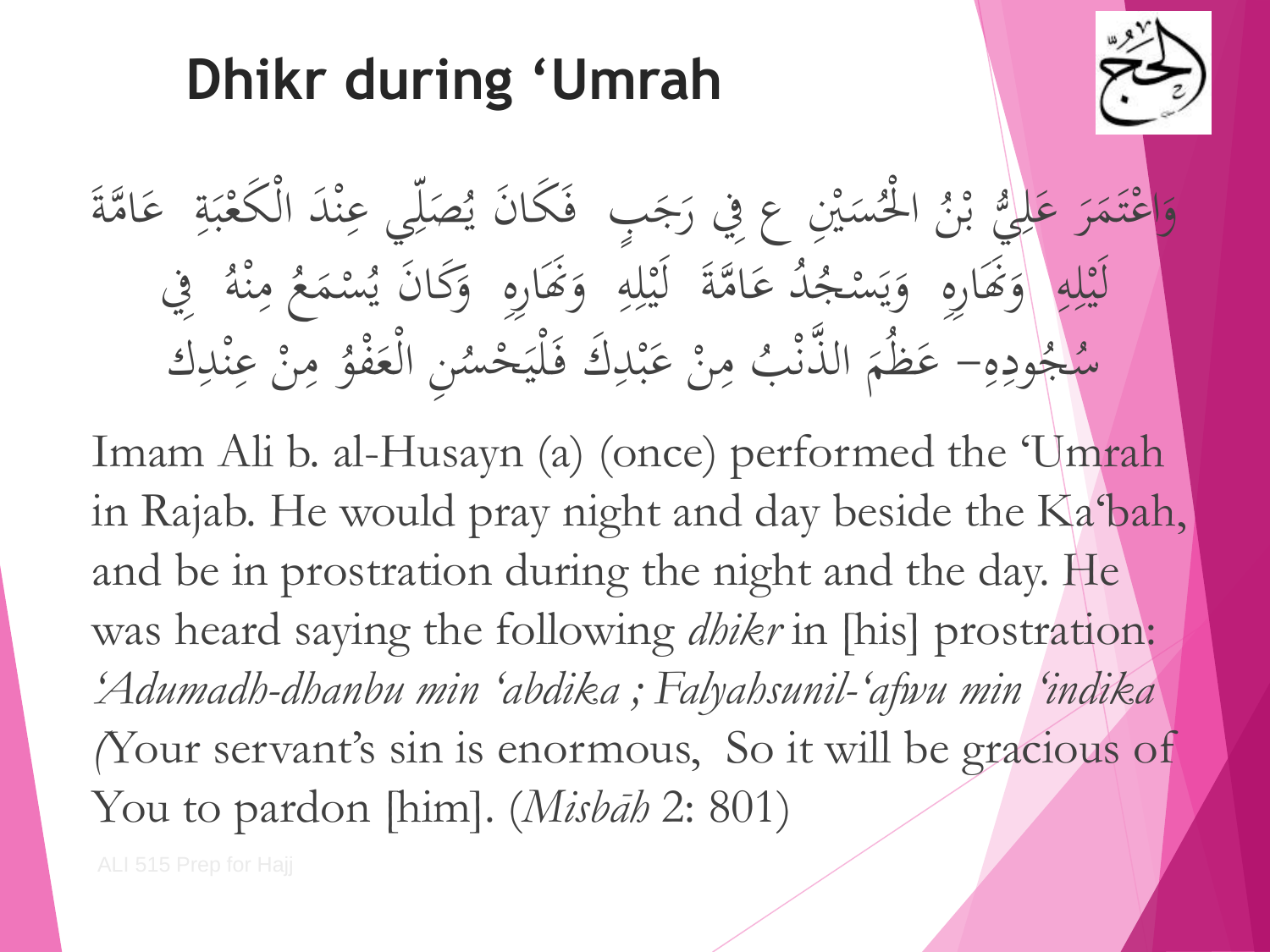## **Get Answers on Fiqh**





As the month of DhulHijjah approaches, refresh your knowledge on the rulings of Hajj. Visit our [Get Answers](https://connect.imam-us.org/acton/ct/26493/s-004e-1707/Bct/l-0a8c/l-0a8c:a13f/ct2_0/1?sid=TV2%3AZrvcWCaNc) section today to view more questions and answers from our growing database on matters pertaining to Islamic Practical Laws, including the rites of Hajj.

Want to ask a new question? Our team of knowledgeable scholars are ready to answer your questions as per the rulings of his Eminence, Grand Āyatullāh Sayyid al-Sistani. [Click here](https://connect.imam-us.org/acton/ct/26493/s-004e-1707/Bct/l-0a8c/l-0a8c:a13f/ct3_0/1?sid=TV2%3AZrvcWCaNc) to ask a new question.

<https://www.imam-us.org/get-answers/> ALI 515 Prep for Hajj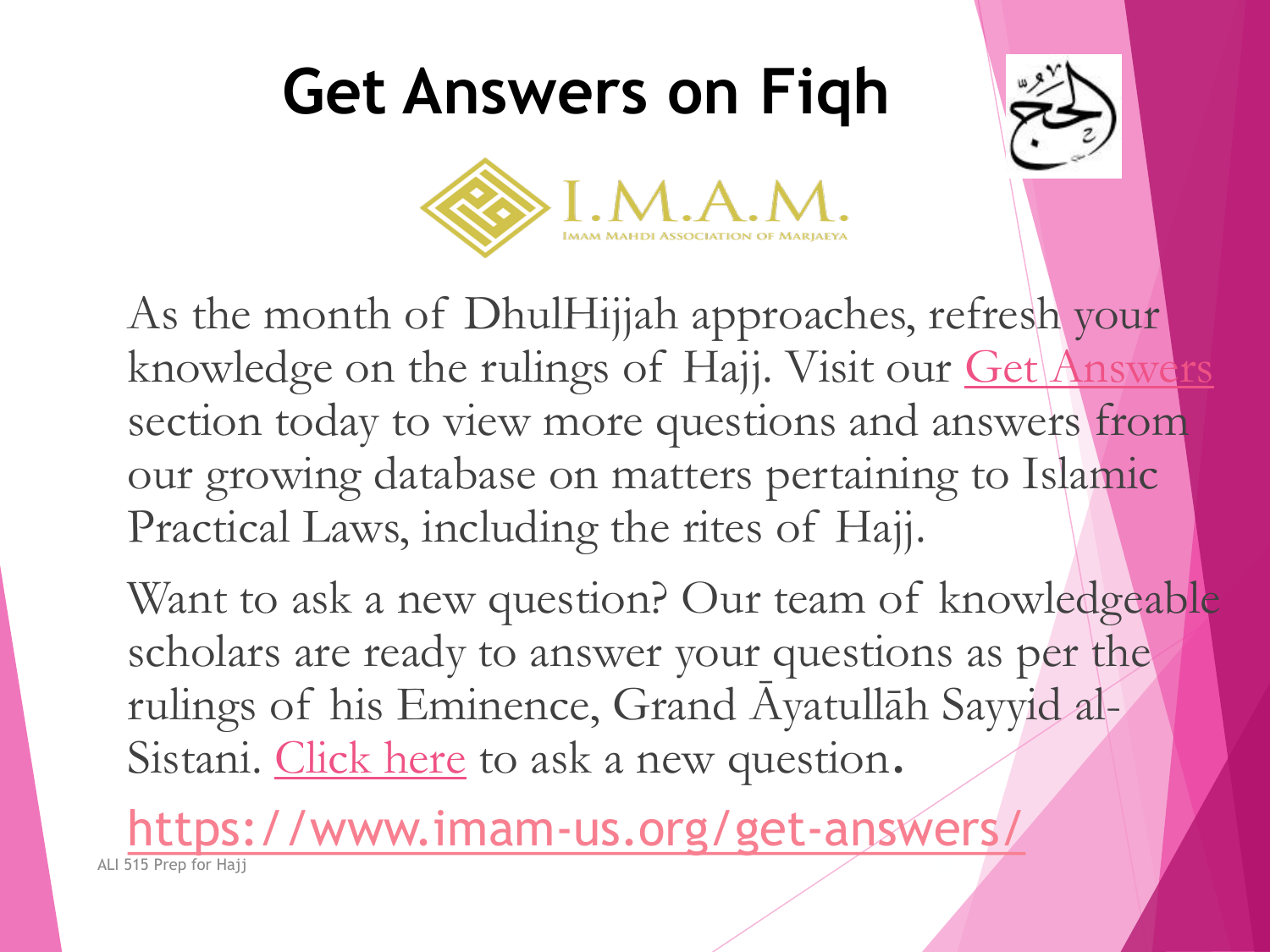## **'Umrah at-Tamattu`:Ihram**

 Ihram: niyyah, talbiyah, wear ihram. Wudhū or ghusl not a condition. For male two white pieces of clothes, remain tahir, do not tie the loin cloth, blanket allowed if sewn provided do not cover the head

 Know the forbidden: looking at mirror, lying, swearing, quarrelling, men to avoid shade when traveling, removing hairs, tooth, nails and blood from the body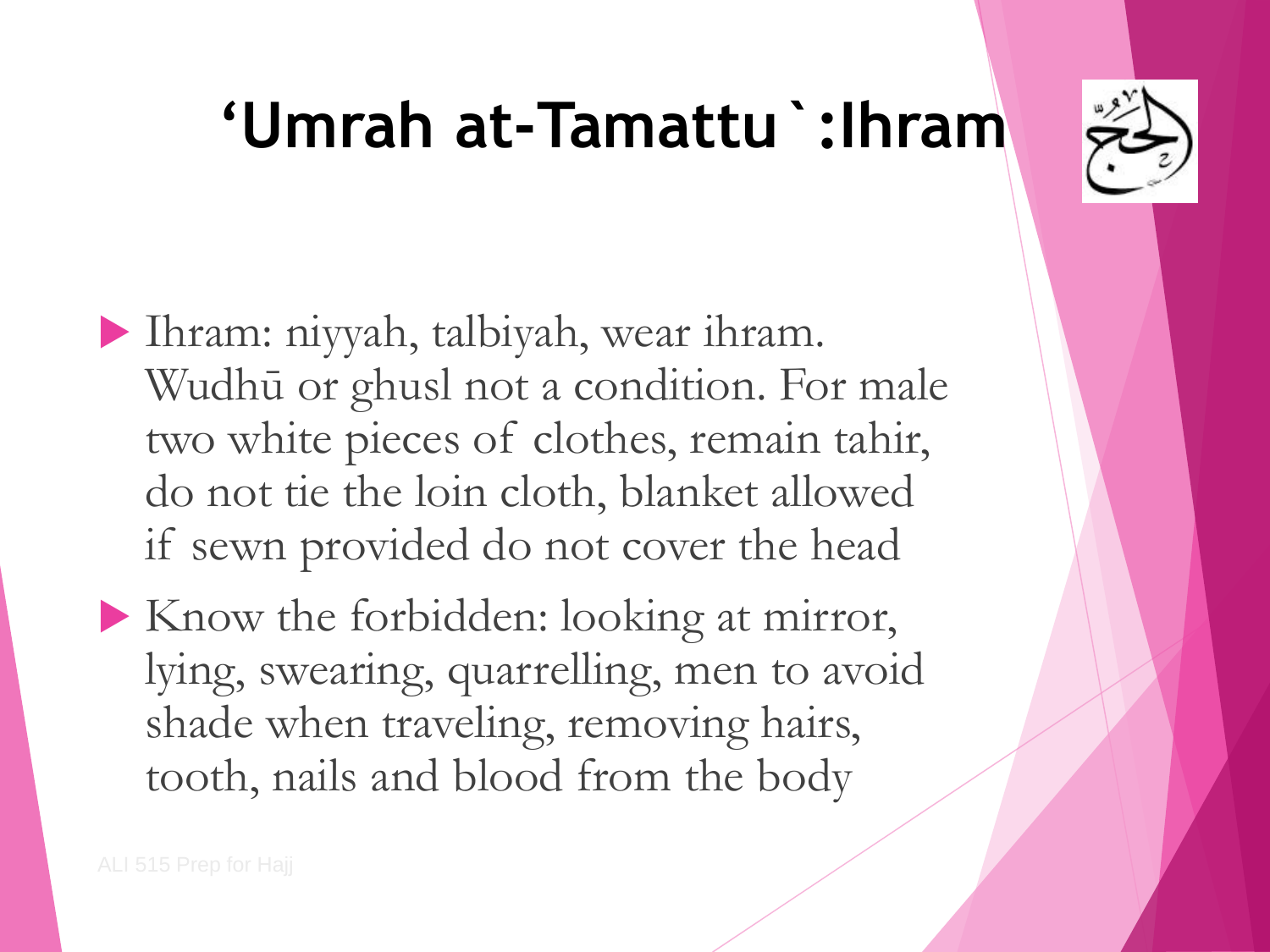# **ABC of Muharramaat**

**By Dr. Murtaza Alidina of Dares salaam**

**AFFECTION:look, touch, kiss, sex, masturbation, nikah** 

**BEAUTY: surmah, mirror, oil, perfume, nail, hair, self-beautification**

**CLOTH: shade, head-cover, face-cover, (glove), 2piece, footwear**

**DEFENSE: tooth, blood, arms, hurting, hunting** 

**ETHICAL: quarrel, lying**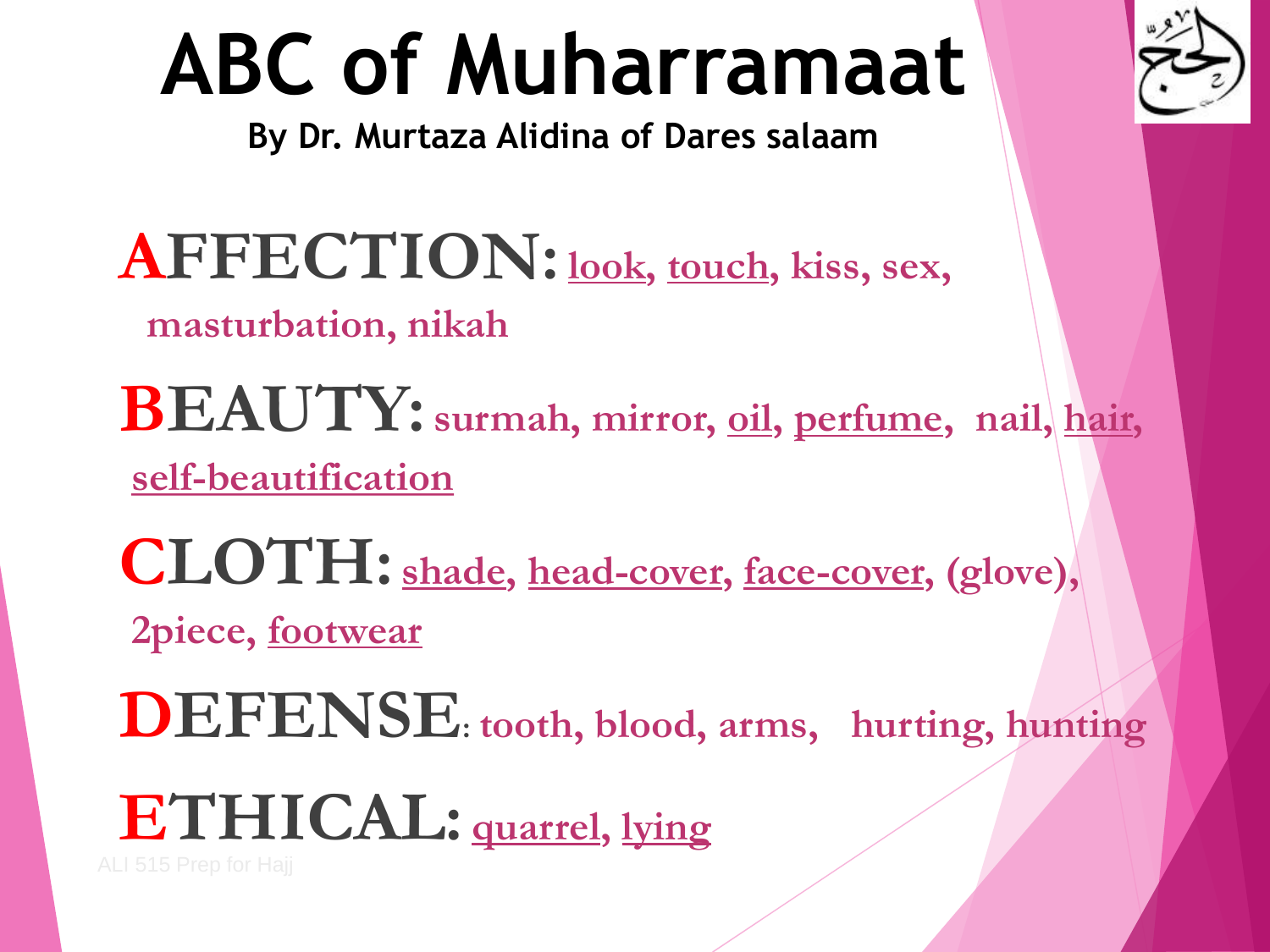## **'Umrah at-Tamattu`:Tawaf**

- Wudhu a requirement for wājib tawāf
- Be careful about the number of rounds
- Trade in between the rush & distance
- Begin a little before Hajr Aswad & end a little after; do not haste to end it earlier
- $\blacksquare$  Do not be carried away by the crowd
- Be as calm as possible; it will soon end
- **If assisting someone, complete yours first**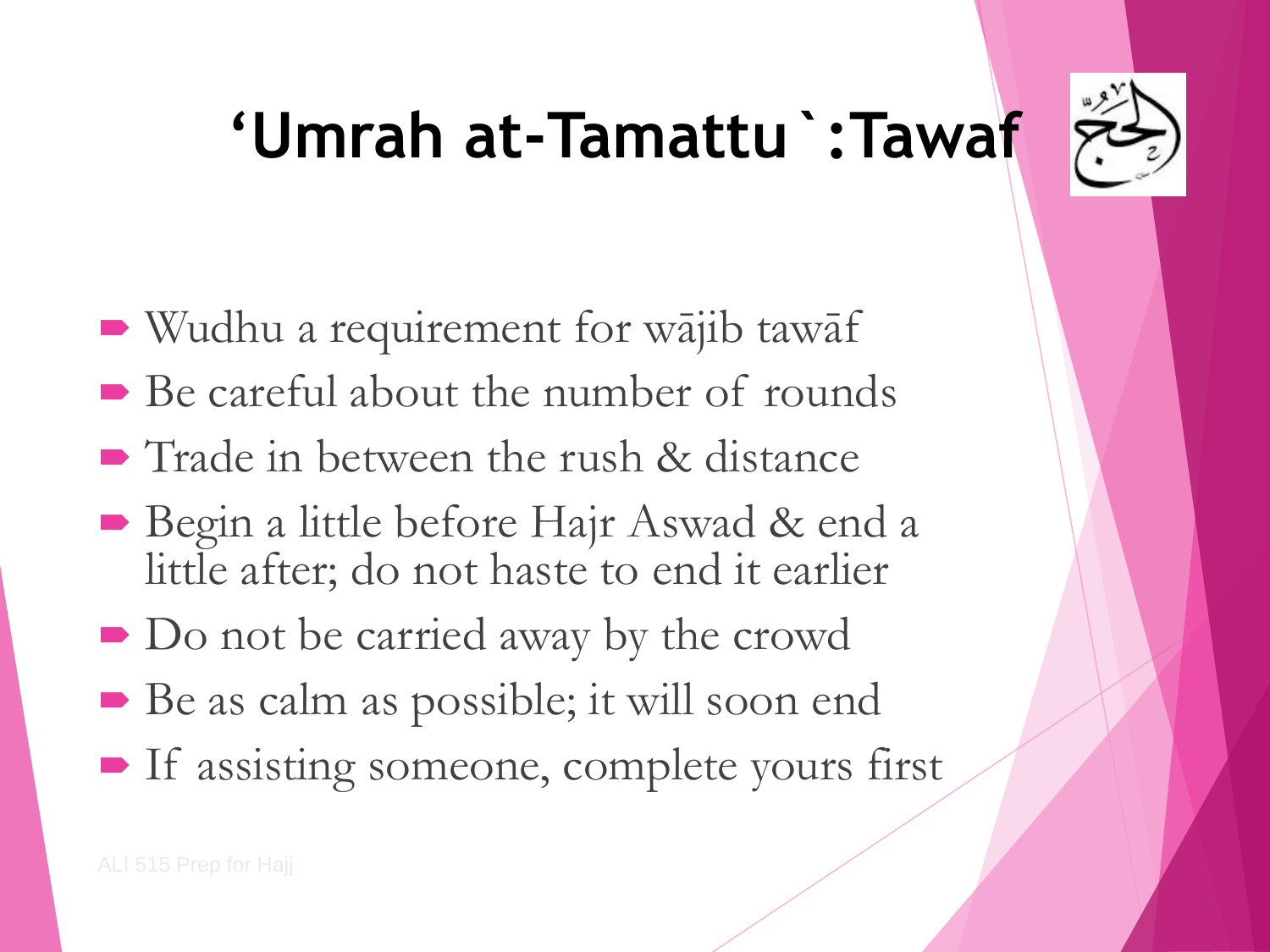#### **No wudhu for mustahab tawāf السؤال**:**8** هل ضعتْب ف الطواف املستحب ما ضعتْب ف الطواف الواجب أم َّل؟ **اجلواب**: خيتلِ اْلال حسب اختاف الشِائط والحكام وضعِف ِبِاجعة رسالة املناسك. مَّ عليهم اعتبار الطهارة من الحدث الأصغر والأشكال في اعتبار الطهارة من"<br>مُسَّمِّ عليهم الله عليه من الحدث الحدث الاكبر في (المسألة 295) ا<br>با<br>با والظاهِ اعتبار ِبقي الشِوط وهي النية والطهارة من الخبث والختان وستر العورة. َّ واما الواجبا الثمانية املتقدمة فالظاهِ اعتبارها عدا العدد كما س يأيت وقد مِ التصريح باعتبار الموالاة فيه في (المسألة 308) ومرَّ فيها وفي (المسألة 310)<br>التصريح باعتبار الموالاة فيه في (المسألة 308) امتيازه ف بعض احكام القطع والبناء وف )املسألة 320( جواز البناء فيه عند الشك على اَّلقل.

ALI 515 Prep for Hajj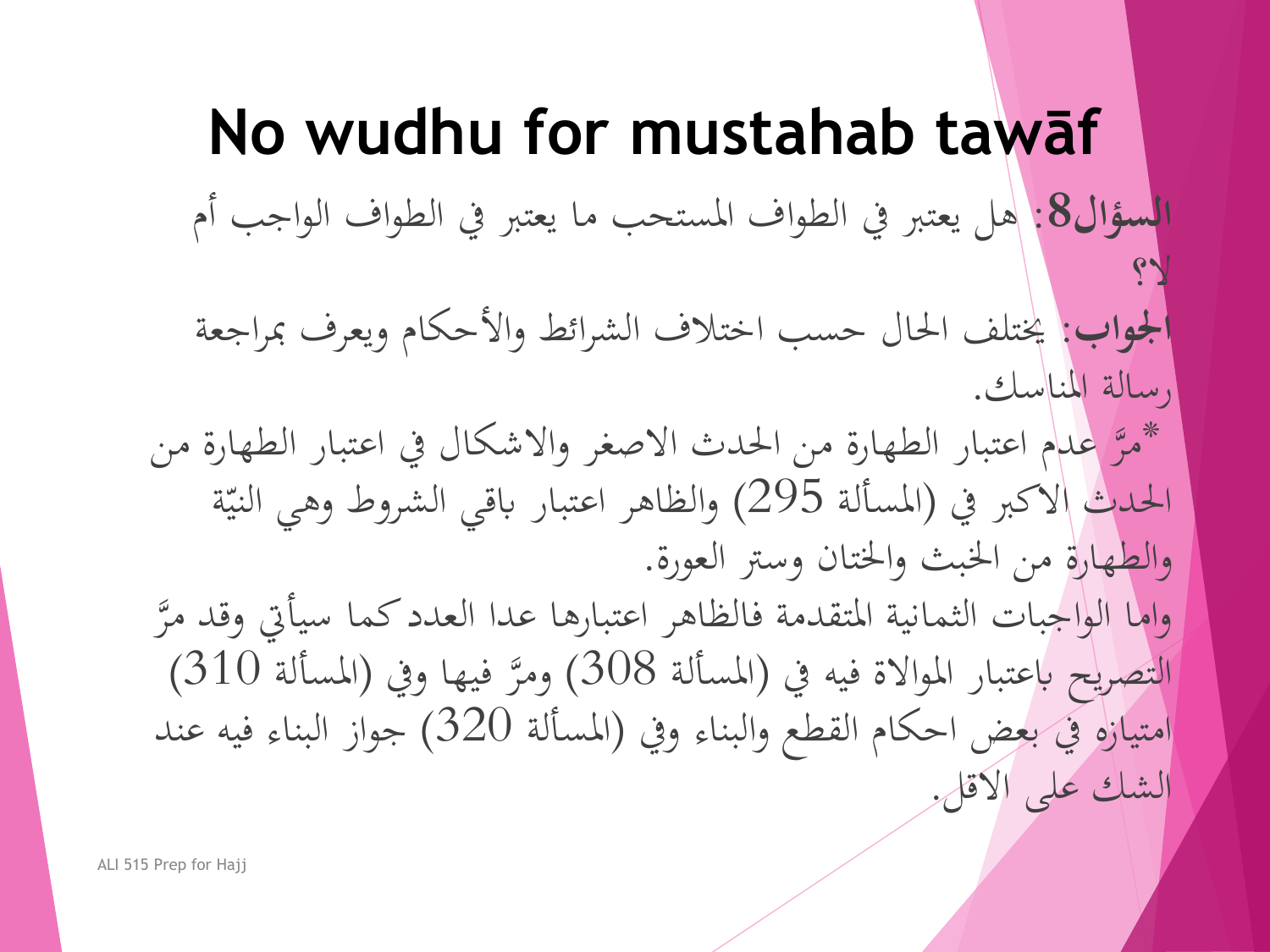## **'Umrah at-Tamattu`: Salāt**

- Two rak'āt like morning prayers
- After Tawāf immediately
- As nearer to Maqam-e Ibrahim as possible
- Ensure you are out of Tawāf area
- Be ready to be pushed during salāt
- Have a partner to stand next to you when you are praying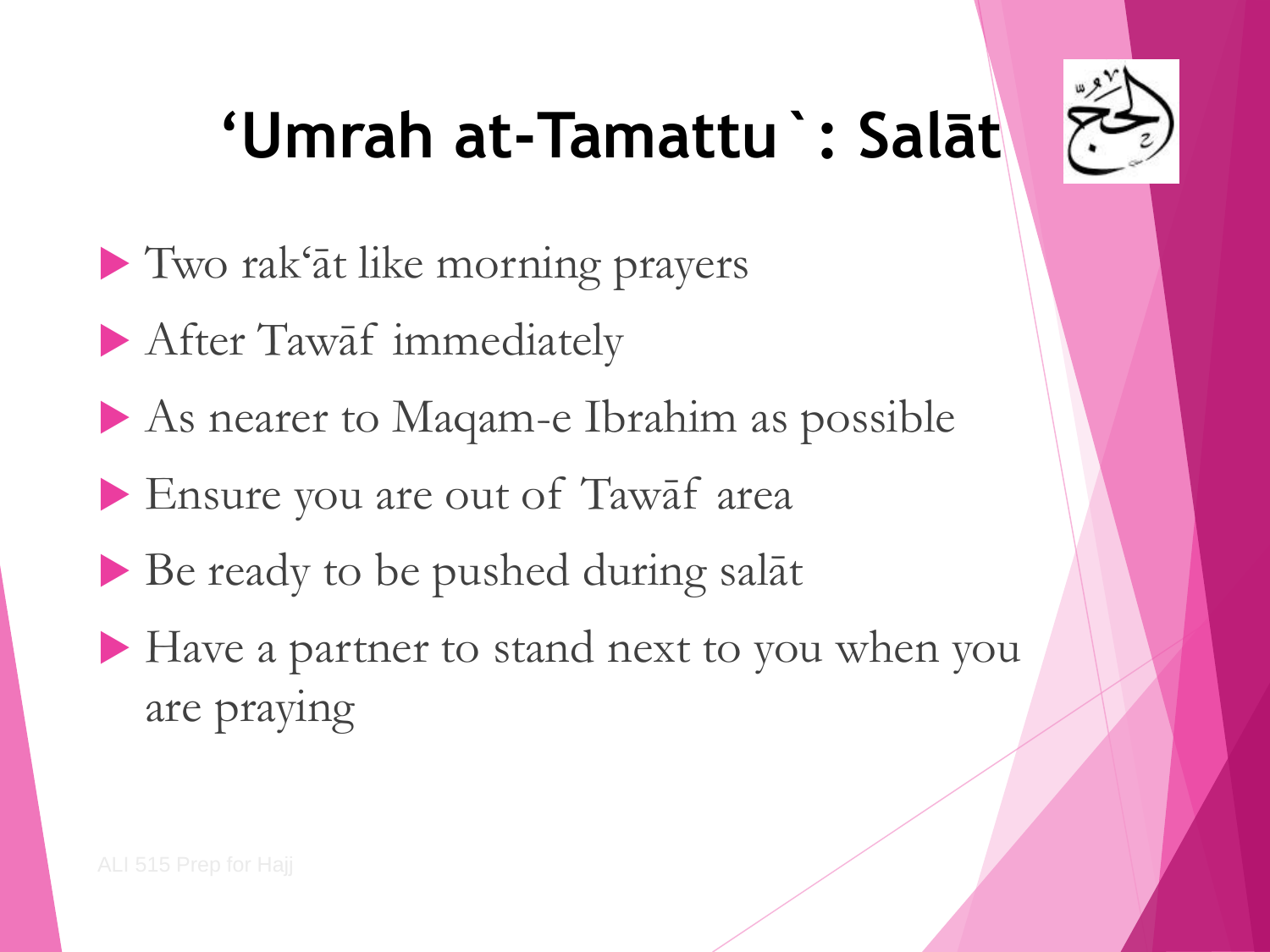

# **'Umrah at-Tamattu`: Sa'ee**

- Wudhū not a requirement
- Can be interrupted if salāt of Tawāf forgot
- $\blacktriangleright$  No need to climb the hill tops, especially when there is a lot of rush & pushing
- Men to hasten pace betw the green pillars
- Many recommended Du'ās to be read
- Do not delay it to the next day after Tawar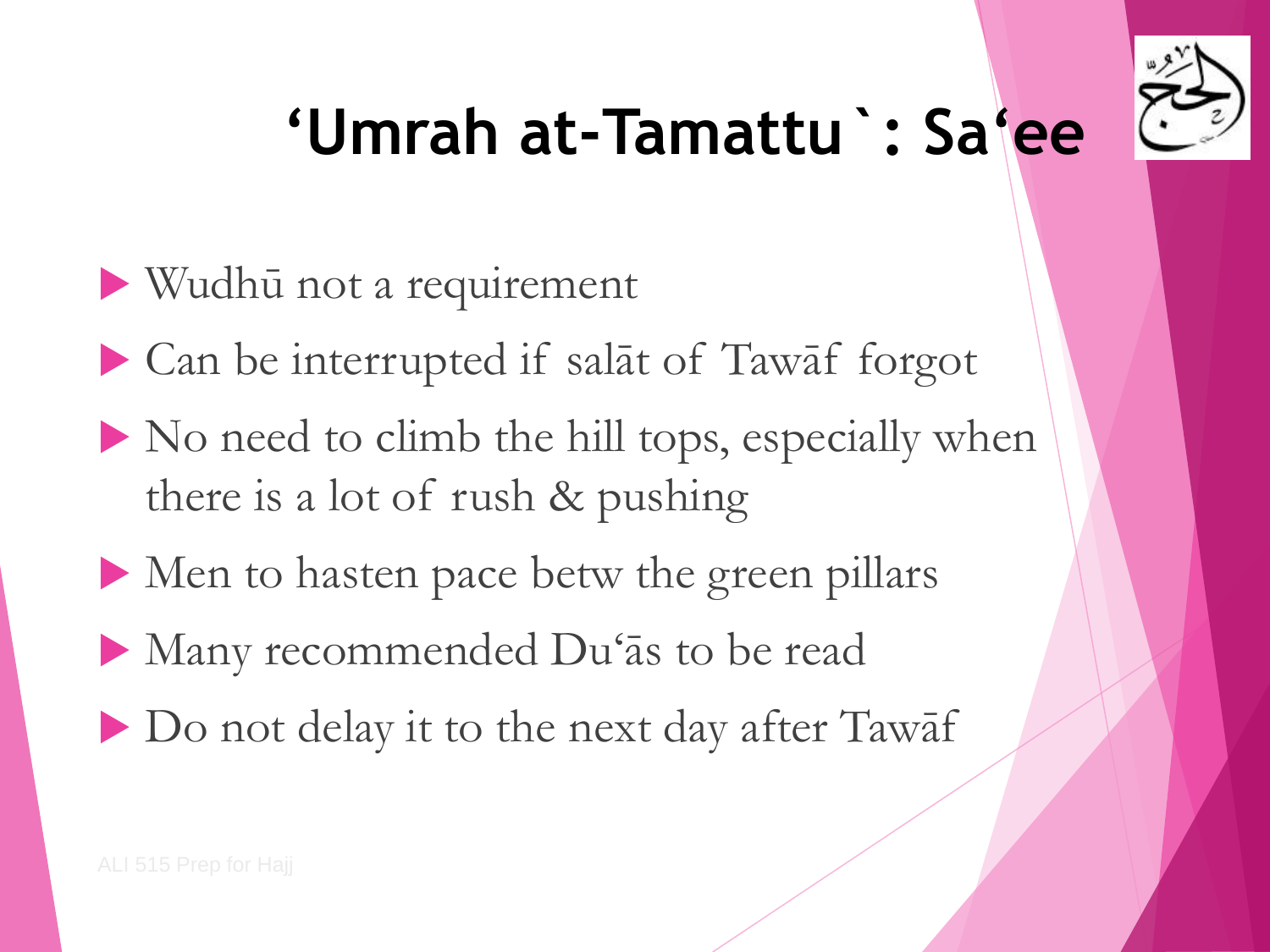### **'Umrah at-Tamattu`:Taqseer**

- Better to cut hair than nail
- Can be done back at the residence
- You can do it for yourself

- After this you are free from Ihram.
- No Tawāf al-Nisā in Umrah at-Tamattu'
- Rest well, enjoy Makkah & the Haram
- Perform mustahab Tawāf, as many as possible